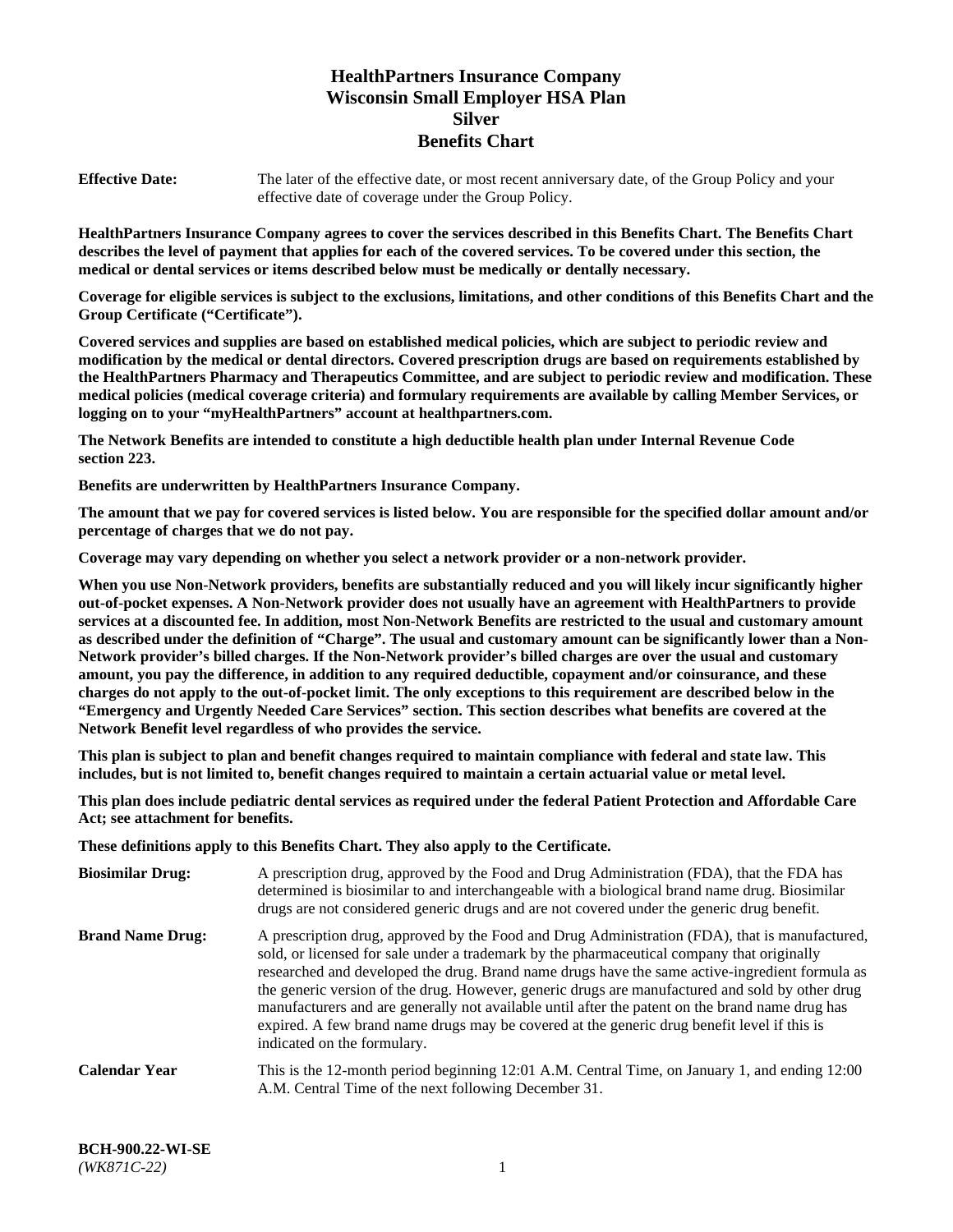| <b>Charge:</b> | For covered services delivered by a network provider, this is the provider's discounted fee for a<br>given medical/surgical service, procedure or item.                                                                                                                                                                                                                                                                                                                                                                                                                                                                                                                                                                 |
|----------------|-------------------------------------------------------------------------------------------------------------------------------------------------------------------------------------------------------------------------------------------------------------------------------------------------------------------------------------------------------------------------------------------------------------------------------------------------------------------------------------------------------------------------------------------------------------------------------------------------------------------------------------------------------------------------------------------------------------------------|
|                | For covered services delivered by non-network providers, a contracted rate may apply if such<br>arrangement is available to HealthPartners.                                                                                                                                                                                                                                                                                                                                                                                                                                                                                                                                                                             |
|                | For the usual and customary charge for covered services delivered by non-network providers, our<br>payment is calculated using one of the following options, depending on availability: 1) a<br>percentage of the Medicare fee schedule; 2) a comparable schedule if the service is not on the<br>Medicare fee schedule; or 3) a commercially reasonable rate for such service if a fee schedule is<br>not available.                                                                                                                                                                                                                                                                                                   |
|                | The usual and customary charge is the maximum amount allowed that we consider in the<br>calculation of the payment of charges incurred for certain covered services. You must pay for any<br>charges above the usual and customary charge, and they do not apply to the out-of-pocket limit.                                                                                                                                                                                                                                                                                                                                                                                                                            |
|                | A charge is incurred for covered ambulatory medical and surgical services, on the date the service<br>or item is provided. A charge is incurred for covered inpatient services, on the date of admission to<br>a hospital. To be covered, a charge must be incurred on or after your effective date and on or<br>before the termination date.                                                                                                                                                                                                                                                                                                                                                                           |
|                | Copayment/Coinsurance: The specified dollar amount, or percentage, of charges incurred for covered services, which we do<br>not pay, but which you must pay, each time you receive certain medical services, procedures or<br>items. Our payment for those covered services or items begins after the copayment or coinsurance<br>is satisfied. Covered services or items requiring a copayment or coinsurance are specified in this<br>Benefits Chart.                                                                                                                                                                                                                                                                 |
|                | For services provided by a network provider:<br>An amount which is listed as a flat dollar copayment is applied to a network provider's discounted<br>charge for a given service. However, if the network provider's discounted charge for a service or<br>item is less than the flat dollar copayment, you will pay the network provider's discounted charge.<br>An amount which is listed as a percentage of charges or coinsurance is based on the network<br>provider's discounted charges, calculated at the time the claim is processed, which may include an<br>agreed upon fee schedule rate for case rate or withhold arrangements.                                                                            |
|                | For services provided by a non-network provider:<br>Any copayment or coinsurance is applied to the lesser of the provider's charges or the usual and<br>customary charge for a service.                                                                                                                                                                                                                                                                                                                                                                                                                                                                                                                                 |
|                | A copayment or coinsurance is due at the time a service is provided, or when billed by the<br>provider. The copayment or coinsurance applicable for a scheduled visit with a HealthPartners<br>network provider will be collected for each visit, late cancellation and failed appointment.                                                                                                                                                                                                                                                                                                                                                                                                                             |
| Deductible:    | The specified dollar amount of charges incurred for covered services, which we do not pay, but an<br>enrollee or a family has to pay first in a calendar year. Our payment for those services or items<br>begins after the deductible is satisfied. For network providers, the amount of the charges that apply<br>to the deductible are based on the network provider's discounted charges, calculated at the time<br>the claim is processed, which may include an agreed upon fee schedule rate for case rate or<br>withhold arrangements. For non-network providers, the amount of charges that apply to the<br>deductible are the lesser of the provider's charges or the usual and customary charge for a service. |
|                | Any amounts paid or reimbursed by a third party, including but not limited to: point of service<br>rebates, manufacturer coupons, manufacturer debits cards or other forms of direct reimbursement<br>to an Insured for a product or service, will not apply toward your deductible, to the extent<br>permitted under state and federal law.                                                                                                                                                                                                                                                                                                                                                                            |
|                | Your plan has an embedded deductible. This means once an Insured meets the individual<br>deductible, the plan begins paying benefits for that person. If two or more members of the family<br>meet the family deductible, the plan begins paying benefits for all members of the family,<br>regardless of whether each Insured has met the individual deductible. However, an Insured may<br>not contribute more than the individual deductible toward the family deductible.                                                                                                                                                                                                                                           |
|                | All services are subject to the deductible unless otherwise indicated below in this Benefits Chart.                                                                                                                                                                                                                                                                                                                                                                                                                                                                                                                                                                                                                     |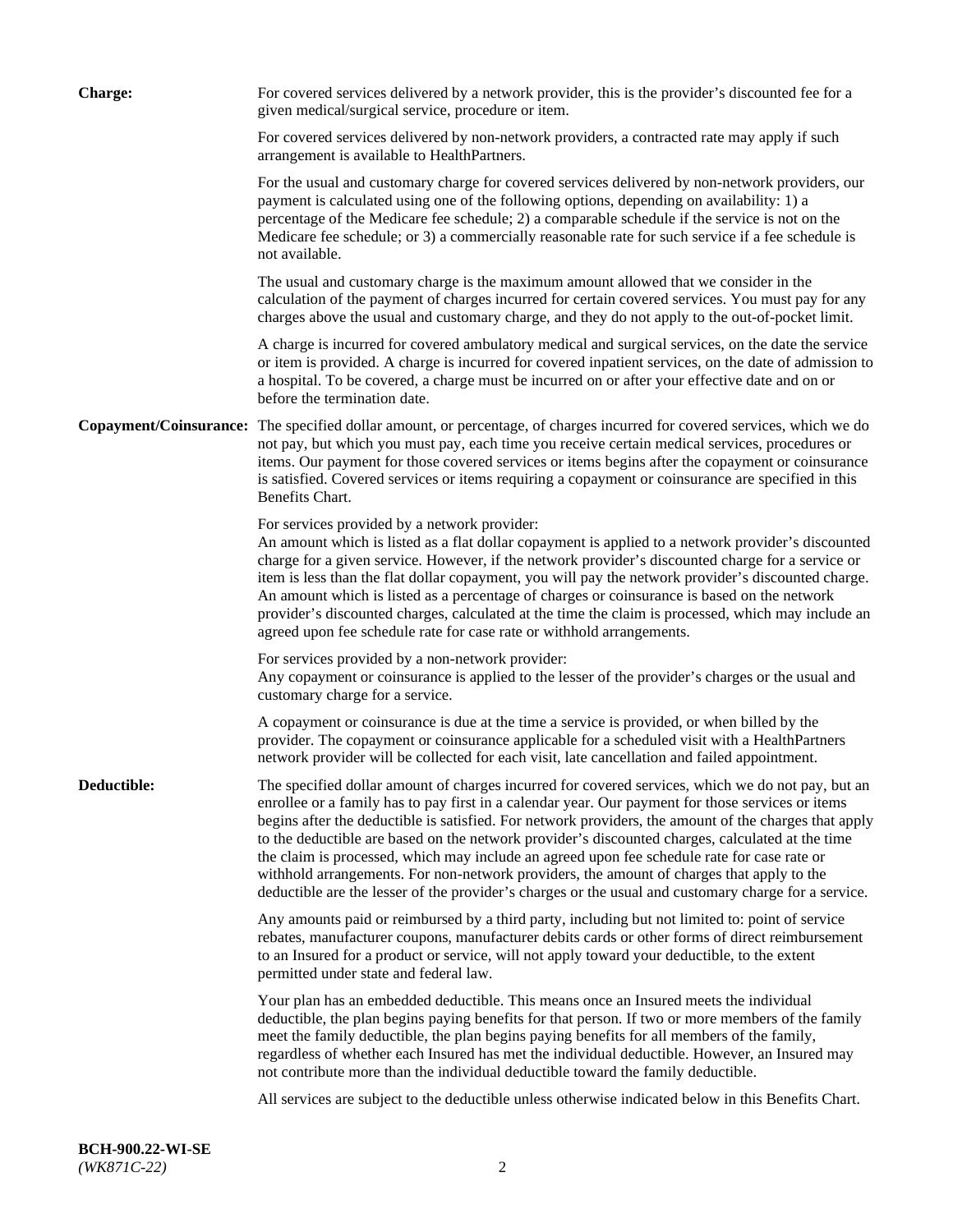| Formulary:                                 | This is a current list, which may be revised from time to time, of prescription drugs, medications,<br>equipment and supplies covered by us as indicated in this Benefits Chart which are covered at the<br>highest benefit level. Some drugs on the formulary may require prior authorization to be covered<br>as formulary drugs. The formulary, and information on drugs that require prior authorization, are<br>available by calling Member Services, or logging on to your "myHealthPartners" account at<br>healthpartners.com. |
|--------------------------------------------|---------------------------------------------------------------------------------------------------------------------------------------------------------------------------------------------------------------------------------------------------------------------------------------------------------------------------------------------------------------------------------------------------------------------------------------------------------------------------------------------------------------------------------------|
| <b>Generic Drug:</b>                       | A prescription drug, approved by the Food and Drug Administration (FDA), that the FDA has<br>determined is comparable to a brand name drug product in dosage form, strength, route of<br>administration, quality, intended use and documented bioequivalence. Generally, generic drugs<br>cost less than brand name drugs. Some brand name drugs may be covered at the generic drug<br>benefit level if this is indicated on the formulary.                                                                                           |
| <b>Lifetime Maximum</b><br><b>Benefit:</b> | The specified coverage limit actually paid by us for services and/or charges incurred by you for any<br>given procedure or diagnosis. Payment of benefits under this Benefits Chart ceases when that lifetime<br>maximum benefit is reached. You have to pay for any subsequent charges.                                                                                                                                                                                                                                              |
| <b>Non-Formulary Drug:</b>                 | This is a prescription drug, approved by the Food and Drug Administration (FDA), that is not on<br>the formulary, is medically necessary and is not investigative or experimental or otherwise<br>excluded under the Certificate.                                                                                                                                                                                                                                                                                                     |
| <b>Out-of-Pocket Expenses:</b>             | You pay the specified copayments/coinsurance and deductibles applicable for particular services,<br>subject to the out-of-pocket limit described below. These amounts are in addition to the monthly<br>premium payments.                                                                                                                                                                                                                                                                                                             |
| <b>Out-of-Pocket Limit:</b>                | You pay the copayments/coinsurance and deductibles for covered services, to the individual or<br>family out-of-pocket limit. Thereafter we cover 100% of the charges incurred for all other covered<br>services, for the rest of the calendar year. You pay amounts greater than the out-of-pocket limit if<br>you exceed any lifetime maximum benefit or any visit or day limits.                                                                                                                                                    |
|                                            | Non-Network Benefits above the usual and customary charge (see definition of charge above) do<br>not apply to the out-of-pocket limit.                                                                                                                                                                                                                                                                                                                                                                                                |
|                                            | Non-Network Benefits for transplant surgery do not apply to the out-of-pocket limit.                                                                                                                                                                                                                                                                                                                                                                                                                                                  |
|                                            | Any amounts paid or reimbursed by a third party, including but not limited to: point of service<br>rebates, manufacturer coupons, manufacturer debit cards or other forms of direct reimbursement to<br>an Insured for a product or service, will not apply as an out-of-pocket expense, to the extent<br>permitted under state and federal law.                                                                                                                                                                                      |
|                                            | You are responsible to keep track of the out-of-pocket expenses. Contact Member Services for<br>assistance in determining the amount paid by the enrollee for specific eligible services received.<br>Claims for reimbursement under the out-of-pocket limit provisions are subject to the same time<br>limits and provisions described under the "Claims Provisions" section of the Certificate.                                                                                                                                     |
| <b>Preventive Drug List:</b>               | This is a current list, which may be revised from time to time, of certain formulary preventive<br>prescription drugs and certain diabetic supplies, covered under the Plan as indicated in this<br>Benefits Chart. The Preventive Drug List is available by logging on to your "myHealthPartners"<br>account at healthpartners.com or by calling Member Services.                                                                                                                                                                    |
| <b>Specialty Drug List:</b>                | This is a current list, which may be revised from time to time, of prescription drugs, medications,<br>equipment and supplies, which are typically bio-pharmaceuticals. The purpose of a specialty drug<br>list is to facilitate enhanced monitoring of complex therapies used to treat specific conditions.<br>Specialty drugs are covered by us as indicated in this Benefits Chart. The specialty drug list is<br>available by calling Member Services, or logging on to your "myHealthPartners" account at<br>healthpartners.com. |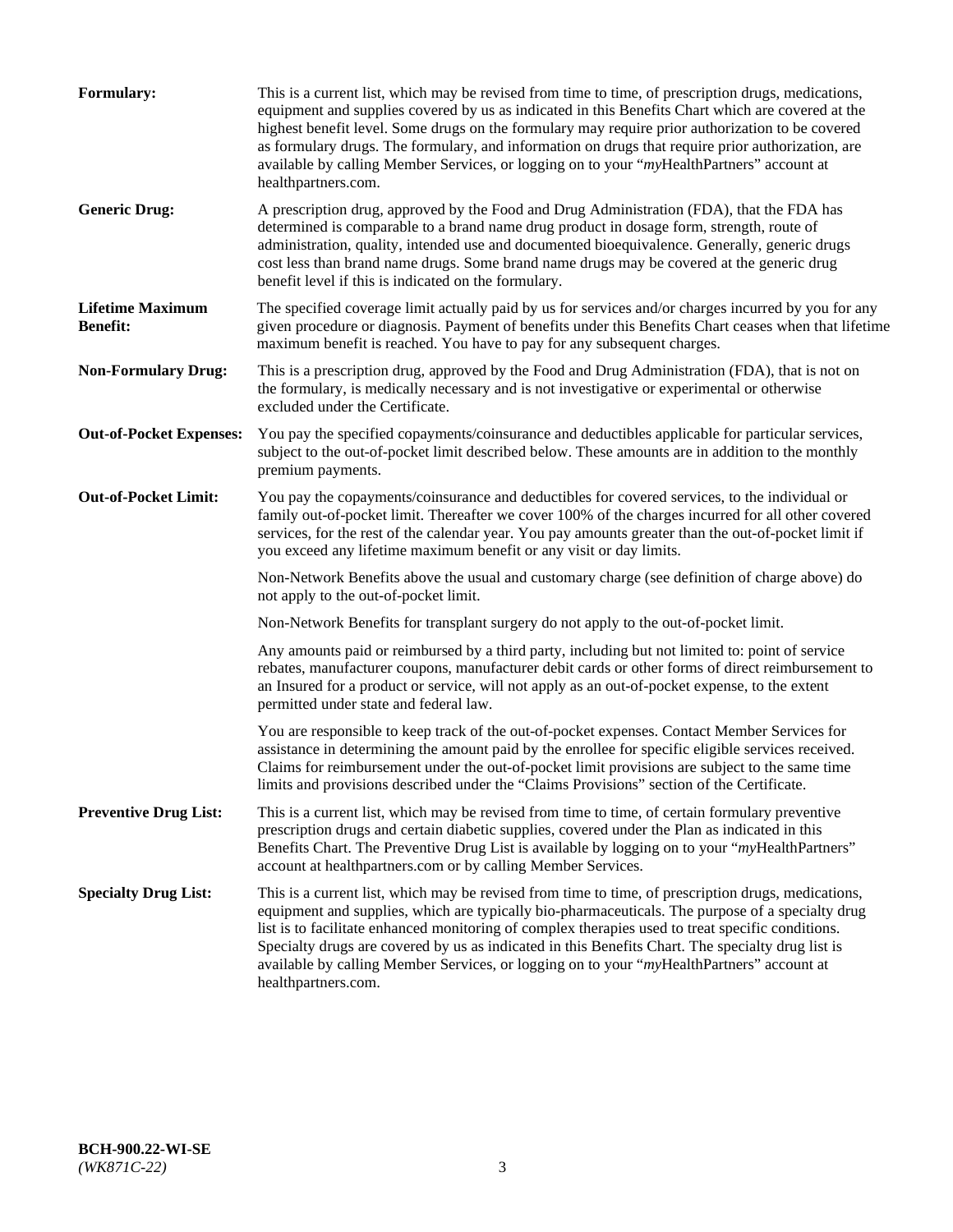## **DEDUCTIBLES AND OUT-OF-POCKET LIMITS**

### **Individual calendar year deductible**

| <b>Network Benefits</b> | <b>Non-Network Benefits</b> |
|-------------------------|-----------------------------|
| \$5,500                 | \$10,000                    |

## **Family calendar year deductible**

| <b>Network Benefits</b> | <b>Non-Network Benefits</b> |
|-------------------------|-----------------------------|
| \$11,000                | \$20,000                    |

Separate deductibles must be satisfied under the Network Benefits and Non-Network Benefits.

Your plan has an embedded deductible. This means once an Insured meets the individual deductible, the plan begins paying benefits for that person. If two or more members of the family meet the family deductible, the plan begins paying benefits for all members of the family, regardless of whether each Insured has met the individual deductible. However, an Insured may not contribute more than the individual deductible toward the family deductible.

Any amounts paid or reimbursed by a third party, including but not limited to: point of service rebates, manufacturer coupons, manufacturer debits cards or other forms of direct reimbursement to an Insured for a product or service, will not apply toward your deductible, to the extent permitted under state and federal law.

### **Individual calendar year out-of-pocket limit**

| Network Benefits | <b>Non-Network Benefits</b> |
|------------------|-----------------------------|
| \$7,000          | \$30,000                    |

### **Family calendar year out-of-pocket limit**

| <b>Network Benefits</b> | <b>Non-Network Benefits</b> |
|-------------------------|-----------------------------|
| \$14,000                | \$60,000                    |

Separate Out-of-Pocket Limits must be satisfied under Network Benefits and Non-Network Benefits.

Non-Network Benefits above the usual and customary charge will not apply to the individual or family Out-of-Pocket Limit.

Non-Network Benefits for transplant surgery do not apply to the Out-of-Pocket Limit.

Any amounts paid or reimbursed by a third party, including but not limited to: point of service rebates, manufacturer coupons, manufacturer debit cards or other forms of direct reimbursement to an Insured for a product or service, will not apply as an out-of-pocket expense, to the extent permitted under state and federal law.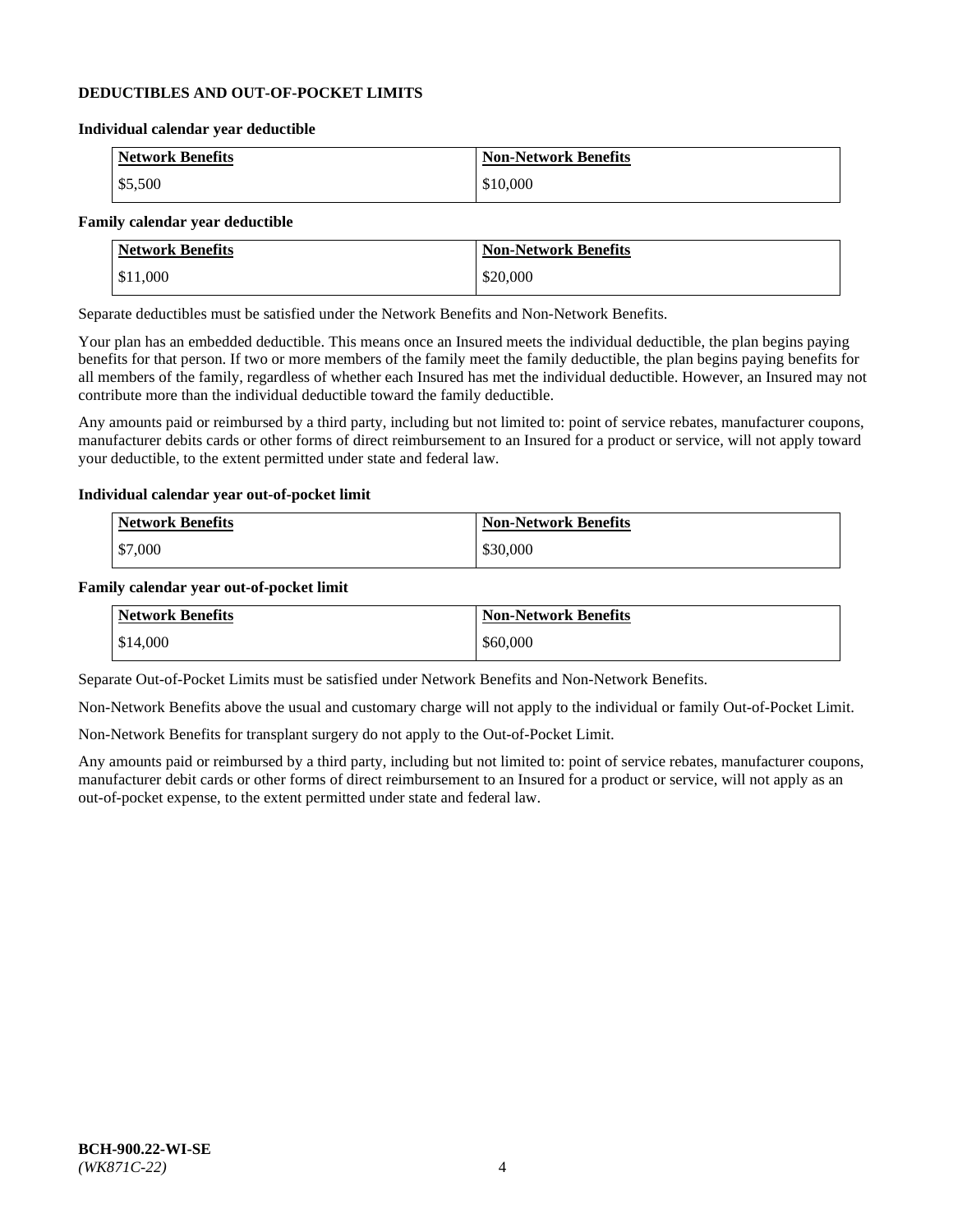# **AMBULANCE AND MEDICAL TRANSPORTATION**

## **Covered Services:**

We cover ambulance and medical transportation for medical emergencies.

We also cover medically necessary, non-emergency transportation if it meets our medical coverage criteria. Covered services and supplies are based on established medical policies, which are subject to periodic review and modification by the medical directors. These medical policies (medical coverage criteria) and applicable prior authorization requirements are available by calling Member Services, or logging on to your "*my*HealthPartners" account a[t healthpartners.com.](https://www.healthpartners.com/hp/index.html)

| <b>Network Benefits</b>      | <b>Non-Network Benefits</b> |
|------------------------------|-----------------------------|
| 70% of the charges incurred. | See Network Benefits.       |

### **Not Covered:**

See "Services Not Covered" in the Certificate.

# **AUTISM SERVICES**

## **Covered Services:**

We cover prior authorized evidence-based intensive-level and nonintensive-level treatment of autism spectrum disorders (autism disorder, Asperger's syndrome or pervasive development disorder not otherwise specified).

Covered services are based on established medical policies, which are subject to periodic review and modification by the medical directors. These medical policies (medical coverage criteria) are available by calling Member Services, or logging on to your "*my*HealthPartners" account at [healthpartners.com.](https://www.healthpartners.com/hp/index.html)

Your network provider will coordinate the prior authorization process for any autism treatment services. You may call Member Services at 952-883-5000 or toll-free at 800-883-2177 if you have any questions or concerns regarding the authorization process.

Please call Member Services at 952-883-5000 or toll-free at 800-883-2177 to request authorization for autism treatment services from a non-network provider.

**Intensive-level services** for children diagnosed with autism spectrum disorders. Intensive-level services must begin on or after 2 years of age and end before 9 years of age. Intensive-level services, on average, are services provided for more than 20 hours of treatment per week. (The average number of hours a week is calculated over a six-month period.)

| Network Benefits                         | <b>Non-Network Benefits</b>              |
|------------------------------------------|------------------------------------------|
| 70% of the charges incurred.             | 50% of the charges incurred.             |
| Limited to 240 visits per calendar year. | Limited to 240 visits per calendar year. |

The maximum number of visits is combined for Network Benefits and Non-Network Benefits. Visit limits are based on the minimum coverage amounts available at the time of publication. Additional visits may be available if required due to revised minimum coverage amounts being issued by the Office of the Commissioner of Insurance. See our medical coverage criteria for current visit limits.

### **Intensive-level services lifetime maximum benefit**

| Network Benefits                                                     | <b>Non-Network Benefits</b>                                          |
|----------------------------------------------------------------------|----------------------------------------------------------------------|
| 4 years of cumulative services under this plan or any<br>other plan. | 4 years of cumulative services under this plan or any<br>other plan. |

The Lifetime Maximum Benefit is combined for Network Benefits and Non-Network Benefits.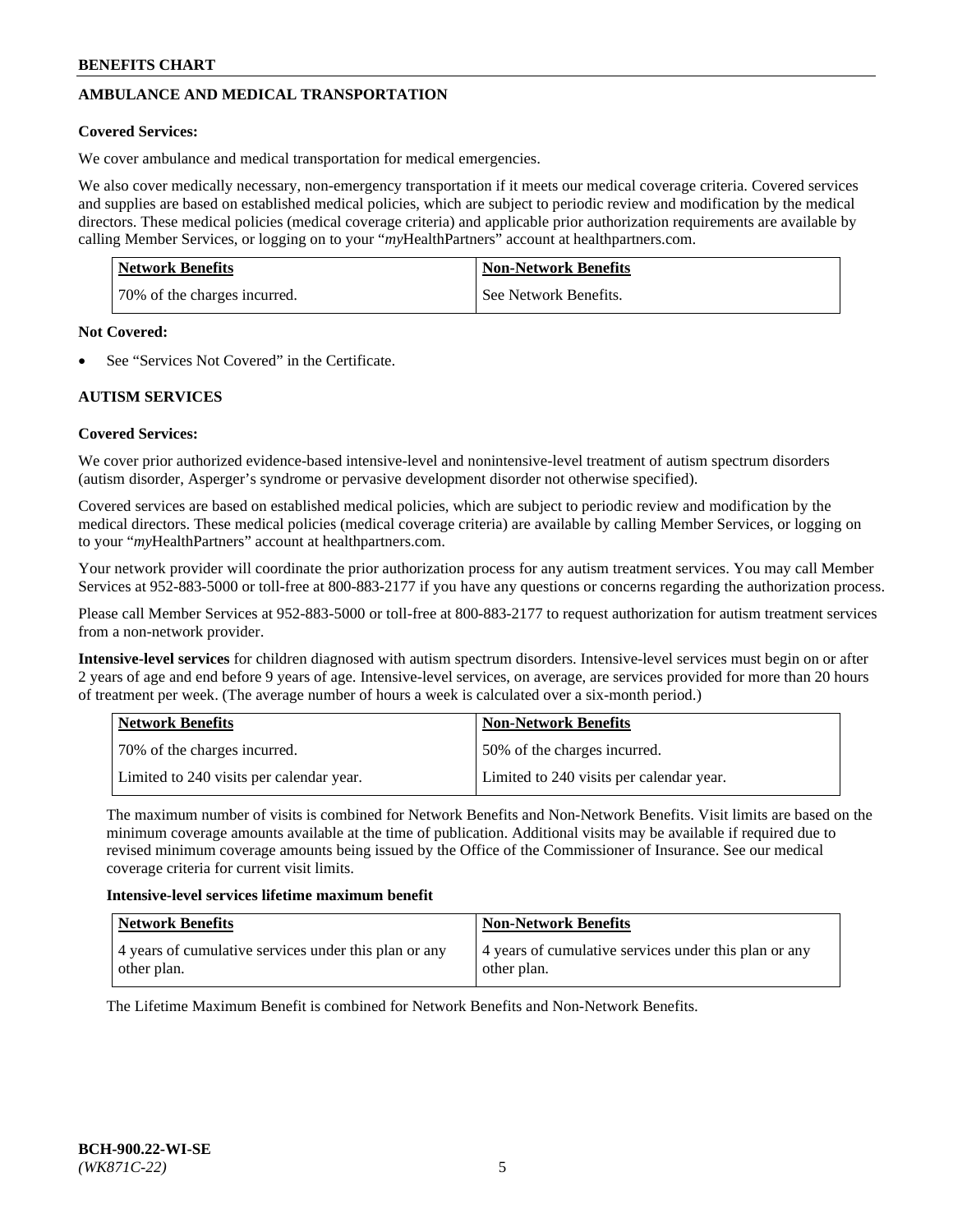**Nonintensive-level services** for Insureds diagnosed with autism spectrum disorders

| Network Benefits                         | <b>Non-Network Benefits</b>              |
|------------------------------------------|------------------------------------------|
| 70% of the charges incurred.             | 50% of the charges incurred.             |
| Limited to 120 visits per calendar year. | Limited to 120 visits per calendar year. |

The maximum number of visits is combined for Network Benefits and Non-Network Benefits. Visit limits are based on the minimum coverage amounts available at the time of publication. Additional visits may be available if required due to revised minimum coverage amounts being issued by the Office of the Commissioner of Insurance. See our medical coverage criteria for current visit limits.

## **Not Covered:**

See "Services Not Covered" in the Certificate.

# **BEHAVIORAL HEALTH SERVICES**

## **Covered Services:**

Covered services are based on established medical policies, which are subject to periodic review and modification by the medical directors. These medical policies (medical coverage criteria) are available by calling Member Services, or logging on to your "*my*HealthPartners" account at [healthpartners.com.](https://www.healthpartners.com/hp/index.html)

**Transitional treatment services:** These are services for the treatment of nervous or mental disorders and substance use disorders which are provided to an Insured in a less restrictive manner than are inpatient hospital services but in a more intensive manner than are outpatient services. Transitional treatment services are services offered by a provider, and certified by the Wisconsin Department of Health Services for each of the following (except the last bulleted item):

- Mental health services for covered adults in a day treatment program.
- Mental health services for covered children in a day hospital treatment program.
- Services for persons with chronic mental illness provided through a community support program.
- Residential treatment programs for covered persons with substance use disorder.
- Substance use disorder services in a day treatment program.
- Services for persons who are experiencing a mental health crisis or who are in a situation likely to turn into a mental health crisis if support is not provided.
- Intensive outpatient programs for the treatment of psychoactive substance use disorders provided in accordance with the patient placement criteria of the American Society of Addiction Medicine.

## **Mental health services**

We cover services for mental health diagnoses as described in the Diagnostic and Statistical Manual of Mental Disorders – Fifth Edition (DSM 5) (most recent edition).

We provide coverage for mental health treatment ordered by a Wisconsin court under a valid court order that is issued on the basis of a behavioral care evaluation performed by a licensed psychiatrist or doctoral level licensed psychologist, which includes a diagnosis and an individual treatment plan for care in the most appropriate, least restrictive environment. We must be given a copy of the court order and the behavioral care evaluation, and the service must be a covered benefit under this plan, and the service must be provided by a network provider, or other provider as required by law.

**Outpatient services:** We cover medically necessary outpatient professional mental health services for evaluation, crisis intervention, and treatment of mental health disorders.

A comprehensive diagnostic assessment will be used as the basis for a determination by a mental health professional, concerning the appropriate treatment and the extent of services required.

Outpatient services we cover for a diagnosed mental health condition include the following:

- Individual, group, family and multi-family therapy.
- Medication management provided by a physician, certified nurse practitioner, or physician's assistant.
- Psychological testing services for the purposes of determining the differential diagnoses and treatment planning for patients currently receiving behavioral health services.
- Partial hospitalization services in a licensed hospital or community mental health center.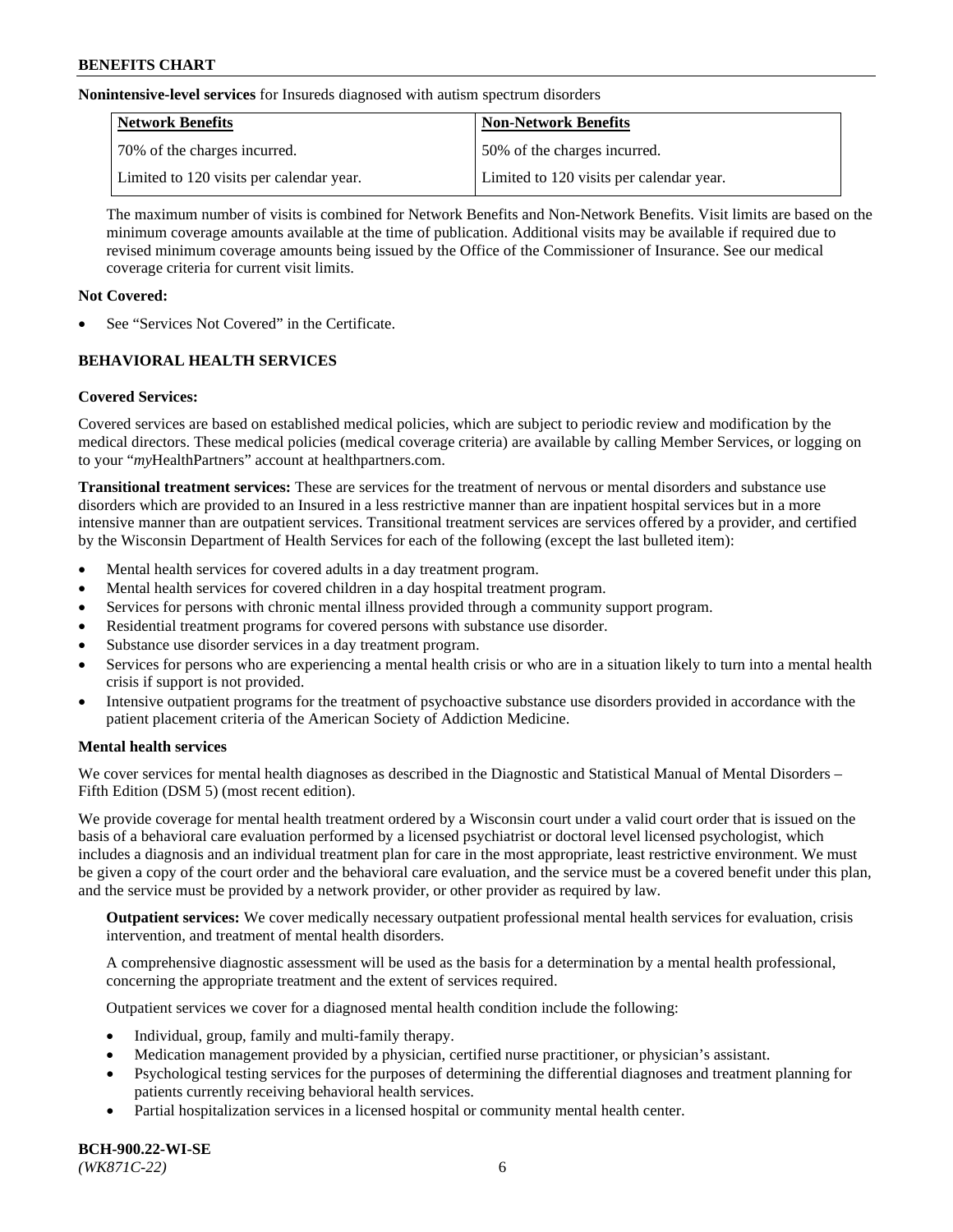- Psychotherapy and nursing services provided in the home if authorized by us.
- Treatment for gender dysphoria.

| Network Benefits             | <b>Non-Network Benefits</b>  |
|------------------------------|------------------------------|
| 70% of the charges incurred. | 50% of the charges incurred. |

### **Group therapy**

| Network Benefits             | <b>Non-Network Benefits</b>  |
|------------------------------|------------------------------|
| 70% of the charges incurred. | 50% of the charges incurred. |

## **Inpatient services, including mental health residential treatment services:** We cover the following:

- Medically necessary inpatient services in a hospital and professional services for treatment of mental health disorders. Medical stabilization is covered under inpatient hospital services in the "Hospital and Skilled Nursing Facility Services" section.
- Medically necessary mental health residential treatment services. This care must be authorized by us and provided by a hospital or residential behavioral health treatment facility licensed by the local state or Department of Health and Human Services. Services not covered under this benefit include halfway houses, group homes, extended care facilities, shelter services, correctional services, detention services, transitional services, group residential services, foster care services and wilderness programs.

| Network Benefits             | <b>Non-Network Benefits</b>  |
|------------------------------|------------------------------|
| 70% of the charges incurred. | 50% of the charges incurred. |

**Transitional treatment services:** We cover transitional treatment services described above for treatment of mental and nervous disorders.

| Network Benefits             | Non-Network Benefits         |
|------------------------------|------------------------------|
| 70% of the charges incurred. | 50% of the charges incurred. |

### **Substance use disorder treatment services**

We cover medically necessary services for assessments by a licensed alcohol and drug counselor and treatment of substance use disorders as defined in the latest edition of the DSM 5.

**Outpatient services:** We cover medically necessary outpatient professional services for diagnosis and treatment of substance use disorders. Substance use disorder treatment services must be provided by a program licensed by the local Department of Health Services.Outpatient services we cover for a diagnosed substance use disorder include the following:

- Individual, group, family, and multi-family therapy provided in an office setting.
- Opiate replacement therapy including methadone and buprenorphine treatment.

| Network Benefits             | Non-Network Benefits         |
|------------------------------|------------------------------|
| 70% of the charges incurred. | 50% of the charges incurred. |

**Inpatient services:** We cover the following:

- Medically necessary inpatient services in a hospital or a licensed residential primary treatment center.
- Services provided in a hospital that is licensed by the local state and accredited by Medicare.
- Detoxification services in a hospital or community detoxification facility if it is licensed by the local Department of Health Services.

| Network Benefits             | <b>Non-Network Benefits</b>  |
|------------------------------|------------------------------|
| 70% of the charges incurred. | 50% of the charges incurred. |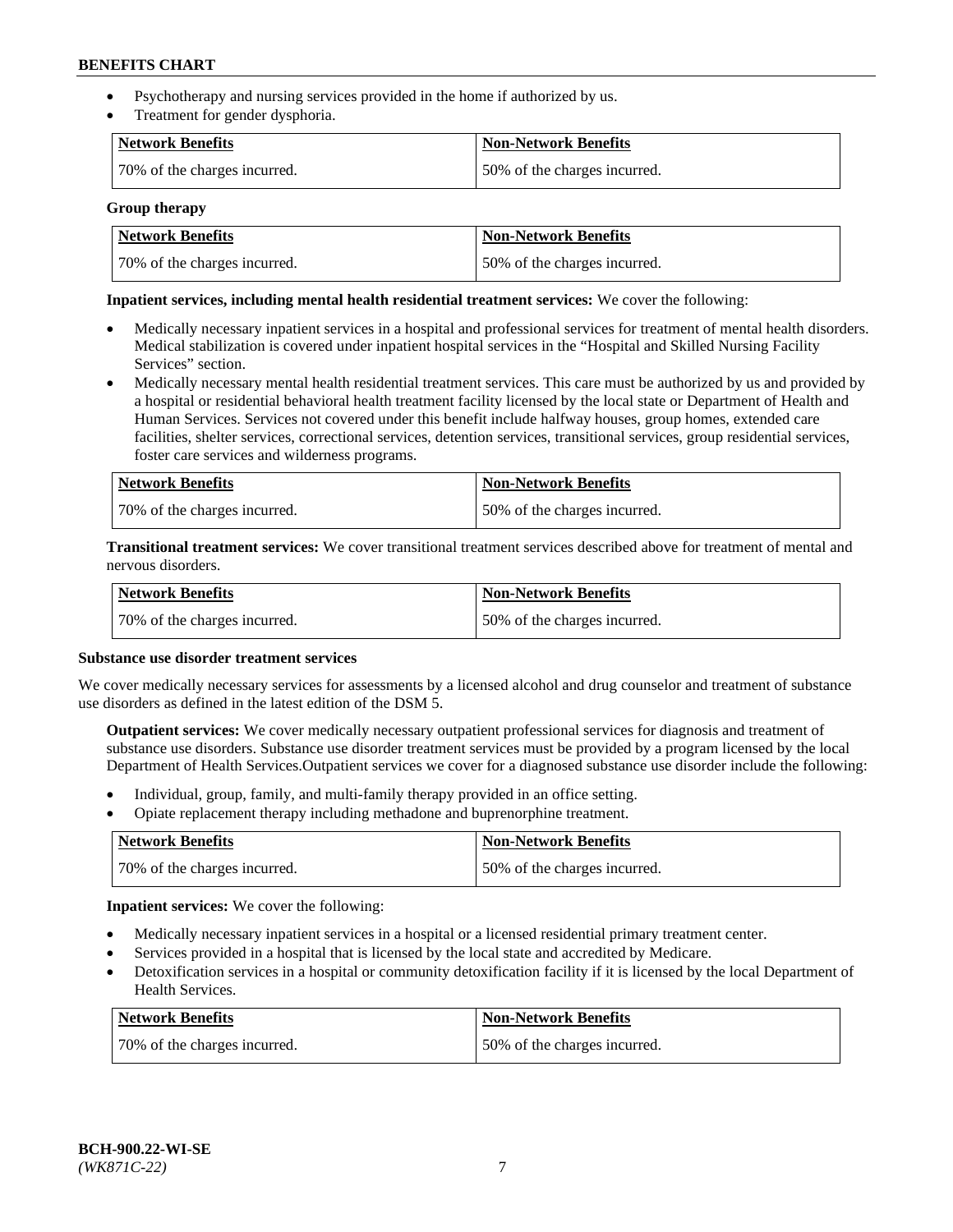**Transitional treatment services:** We cover transitional treatment services described above for treatment of substance use disorders.

| Network Benefits             | <b>Non-Network Benefits</b>  |
|------------------------------|------------------------------|
| 70% of the charges incurred. | 50% of the charges incurred. |

**Out-of-area services for Wisconsin students:** If a dependent child is a student in a school located in Wisconsin, but outside of our service area, we cover mental health and substance use disorder services as required under Wisconsin Statute 609.655.

- The student may have a clinical assessment from a local, non-network mental health or substance use disorder treatment provider at the network benefit level when prior authorized by us.
- If outpatient services are recommended in the clinical assessment, five outpatient visits from a non-network provider will be covered at the network benefit level.
- Our Medical Director will determine the need for continuing treatment by the non-network provider; additional visits may be approved.
- Coverage for the outpatient services will not be provided if the recommended treatment would keep the student from attending school on a regular basis or if the student is no longer attending the school full-time.

This benefit is subject to the limitations shown in this "Behavioral Health Services" section.

| Network Benefits             | <b>Non-Network Benefits</b> |
|------------------------------|-----------------------------|
| 70% of the charges incurred. | Not applicable.             |

A dependent child enrolled in a school outside of the state of Wisconsin is not eligible for this benefit.

## **Not Covered:**

See "Services Not Covered" in the Certificate.

## **CHIROPRACTIC SERVICES**

## **Covered Services:**

We cover chiropractic services for rehabilitative care. Chiropractic services are adjustments to any abnormal articulations of the human body, especially those of the spinal column, for the purpose of giving freedom of action to impinged nerves that may cause pain or deranged function.

Massage therapy which is performed in conjunction with other treatment/modalities by a chiropractor, is part of a prescribed treatment plan and is not billed separately is covered.

| Network Benefits             | Non-Network Benefits         |
|------------------------------|------------------------------|
| 70% of the charges incurred. | 50% of the charges incurred. |

### **Not Covered:**

- Massage therapy for the purpose of comfort or convenience of the Insured.
- See "Services Not Covered" in the Certificate.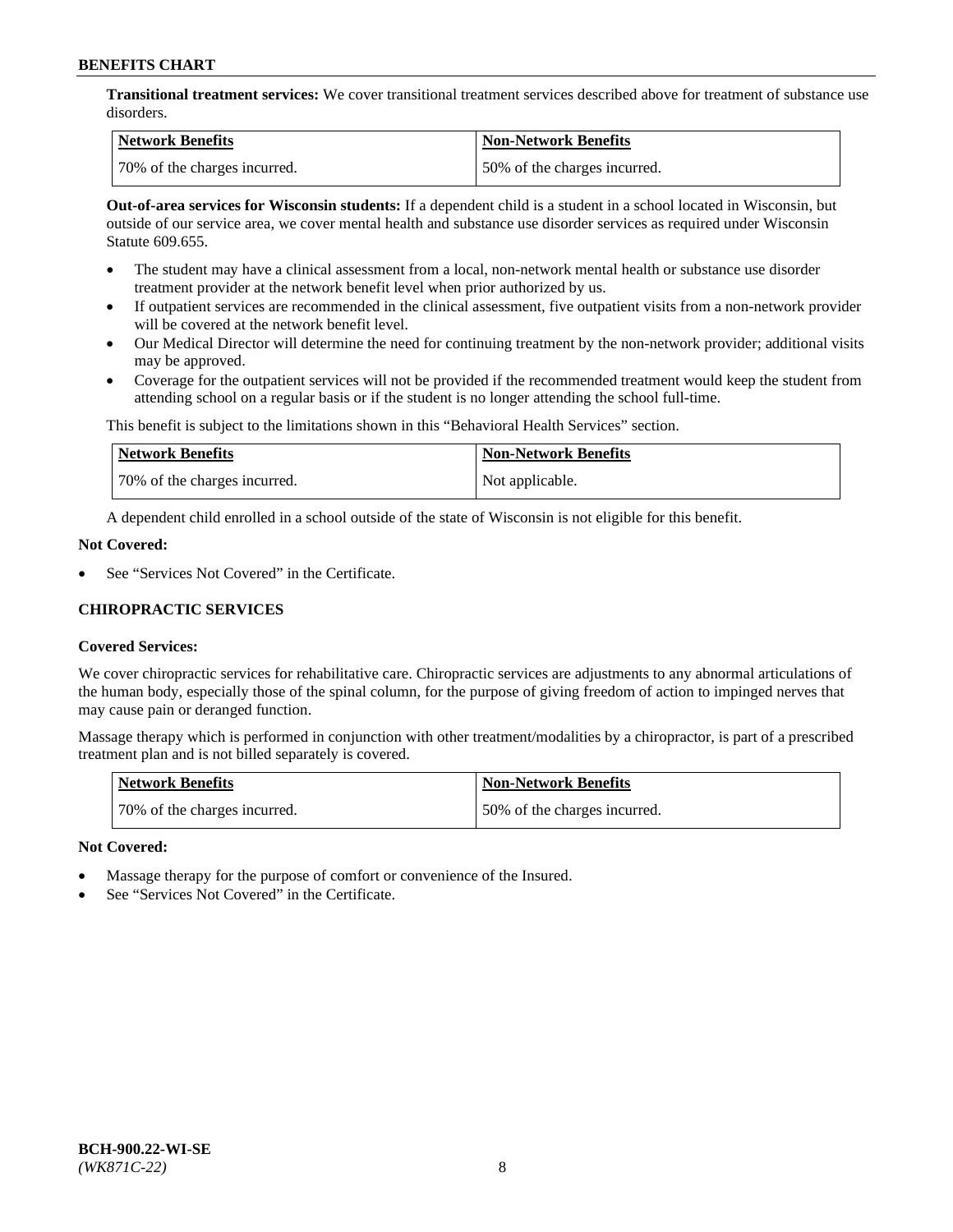# **CLINICAL TRIALS**

## **Covered Services:**

We cover certain routine services if you participate in a Phase I, Phase II, Phase III or Phase IV approved clinical trial that is conducted in relation to the prevention, detection, or treatment of cancer or other life-threatening disease or condition as defined in the Affordable Care Act. Approved clinical trials include (1) federally funded trials when the study or investigation is approved or funded by any of the federal agencies defined in the Public Health Services Act, section 2709 (d) (1) (A); (2) the study or investigation is conducted under an investigational new drug application reviewed by the Food and Drug Administration; and (3) the study or investigation is a drug trial that is exempt from having such an investigational new drug application. We cover routine patient costs for services that would be eligible under the Certificate and this Benefits Chart if the service were provided outside of a clinical trial.

| <b>Network Benefits</b>                                                                                                                                         | <b>Non-Network Benefits</b>                                                                                                                            |
|-----------------------------------------------------------------------------------------------------------------------------------------------------------------|--------------------------------------------------------------------------------------------------------------------------------------------------------|
| Coverage level is same as corresponding Network<br>Benefits, depending on type of service provided such as<br>Office Visits for Illness or Injury, Inpatient or | Coverage level is same as corresponding<br>Non-Network Benefits, depending on type of service<br>provided such as Office Visits for Illness or Injury, |
| <b>Outpatient Hospital Services.</b>                                                                                                                            | Inpatient or Outpatient Hospital Services.                                                                                                             |

## **Not Covered:**

- The investigative or experimental item, device or service itself.
- Items or services that are provided solely to satisfy data collection and analysis needs and that are not used in the direct clinical management of the patient.
- A service that is clearly inconsistent with widely accepted and established standards of care for a particular diagnosis.
- See "Services Not Covered" in the Certificate.

# **DENTAL SERVICES**

## **Covered Services:**

We cover services as described below.

**Accidental dental services:** We cover dentally necessary services to treat and restore damage done to sound, natural, unrestored teeth as a result of an accidental injury. Coverage is for damage caused by external trauma to face and mouth only, not for cracked or broken teeth, which result from biting or chewing. We cover restorations, root canals, crowns and replacement of teeth lost that are directly related to the accident in which the Insured was involved. We cover initial exam, x-rays and palliative treatment including extractions, and other oral surgical procedures directly related to the accident. Subsequent treatment must be initiated within the specified time-frame and must be directly related to the accident. We do not cover restoration and replacement of teeth that are not "sound and natural" at the time of the accident.

Full mouth rehabilitations to correct occlusion (bite) and malocclusion (misaligned teeth not due to the accident) are not covered.

When an implant-supported dental prosthetic treatment is pursued, the accidental dental benefit will be applied to the prosthetic procedure. Benefits are limited to the amount that would be paid toward the placement of a removable dental prosthetic appliance that could be used in the absence of implant treatment. Care must be provided or pre-authorized by a HealthPartners dentist.

| Network Benefits             | <b>Non-Network Benefits</b>  |
|------------------------------|------------------------------|
| 70% of the charges incurred. | 50% of the charges incurred. |

For all accidental dental services, treatment and/or restoration must be initiated within six months of the date of the injury. Coverage is limited to the initial course of treatment and/or initial restoration. Services must be provided within 24 months of the date of injury to be covered.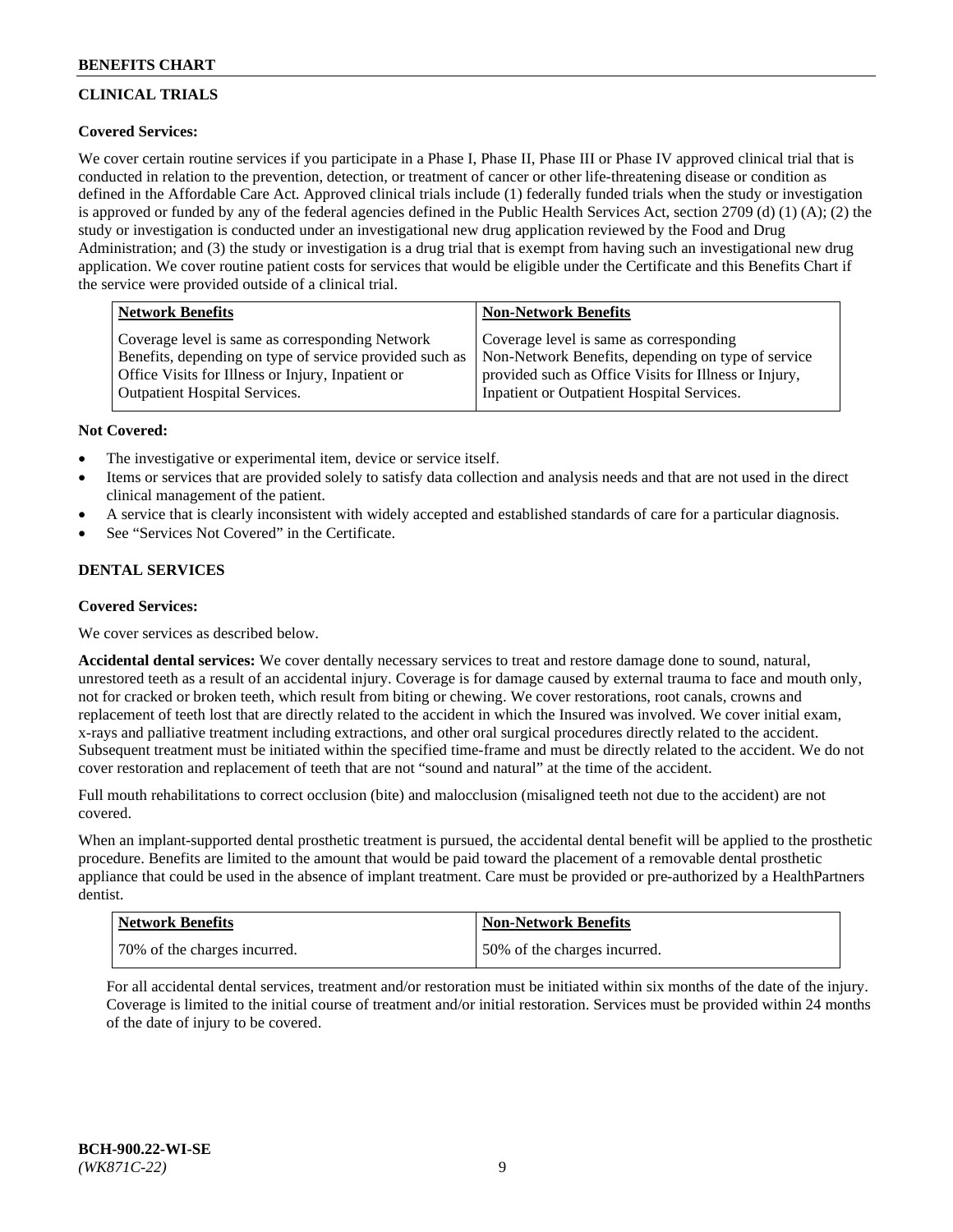# **Medical referral dental services**

**Medically necessary outpatient dental services:** We cover medically necessary outpatient dental services. Coverage is limited to dental services required for treatment of an underlying medical condition, e.g., removal of teeth to complete radiation treatment for cancer of the jaw, cysts and lesions.

| Network Benefits             | <b>Non-Network Benefits</b>  |
|------------------------------|------------------------------|
| 70% of the charges incurred. | 50% of the charges incurred. |

**Medically necessary hospitalization and anesthesia for dental care:** We cover medically necessary hospitalization for dental care. This is limited to charges incurred by an Insured who: (1) is a child under age 5; (2) is severely disabled; (3) has a medical condition, and requires hospitalization or general anesthesia for dental care treatment; or (4) is a child between ages 5 and 12 and care in dental offices has been attempted unsuccessfully and usual methods of behavior modification have not been successful, or when extensive amounts of restorative care, exceeding four appointments, are required. Coverage is limited to facility and anesthesia charges. Oral surgeon/dentist professional fees are not covered. The following are examples, though not all-inclusive, of medical conditions which may require hospitalization for dental services: severe asthma, severe airway obstruction or hemophilia. Hospitalization required due to the behavior of the Insured or due to the extent of the dental procedure is not covered.

| Network Benefits              | <b>Non-Network Benefits</b>  |
|-------------------------------|------------------------------|
| 170% of the charges incurred. | 50% of the charges incurred. |

**Medical complications of dental care:** We cover medical complications of dental care. Treatment must be medically necessary care and related to medical complications of non-covered dental care, including complications of the head, neck, or substructures.

| Network Benefits             | <b>Non-Network Benefits</b>  |
|------------------------------|------------------------------|
| 70% of the charges incurred. | 50% of the charges incurred. |

**Oral surgery:** We cover oral surgery. Coverage is limited to treatment of medical conditions requiring oral surgery, such as treatment of oral neoplasm, non-dental cysts, fracture of the jaws, trauma of the mouth and jaws, and any other oral surgery procedures provided as medically necessary dental services.

| Network Benefits             | <b>Non-Network Benefits</b>  |
|------------------------------|------------------------------|
| 70% of the charges incurred. | 50% of the charges incurred. |

**Treatment of cleft lip and cleft palate:** We cover treatment of cleft lip and cleft palate of a dependent child, including orthodontic treatment and oral surgery directly related to the cleft. Dental services which are not required for the treatment of cleft lip or cleft palate are not covered. If a dependent child covered under the Certificate and Benefits Chart is also covered under a dental plan which includes orthodontic services, that dental plan shall be considered primary for the necessary orthodontic services. Oral appliances are subject to the same copayment, conditions and limitations as durable medical equipment.

| <b>Network Benefits</b>                               | <b>Non-Network Benefits</b>                            |
|-------------------------------------------------------|--------------------------------------------------------|
| Coverage level is same as corresponding Network       | Coverage level is same as corresponding                |
| Benefits, depending on type of service provided, such | Non-Network Benefits, depending on type of service     |
| as Office Visits for Illness or Injury, Inpatient or  | provided, such as Office Visits for Illness or Injury, |
| <b>Outpatient Hospital Services.</b>                  | Inpatient or Outpatient Hospital Services.             |

**Treatment of temporomandibular disorder (TMD) and craniomandibular disorder (CMD):** We cover diagnostic procedures, surgical treatment and non-surgical treatment (including intraoral splint therapy devices) for temporomandibular disorder (TMD) and craniomandibular disorder (CMD), which is medically necessary care. Dental services which are not required to directly treat TMD or CMD are not covered.

| <b>Network Benefits</b>      | <b>Non-Network Benefits</b>  |
|------------------------------|------------------------------|
| 70% of the charges incurred. | 50% of the charges incurred. |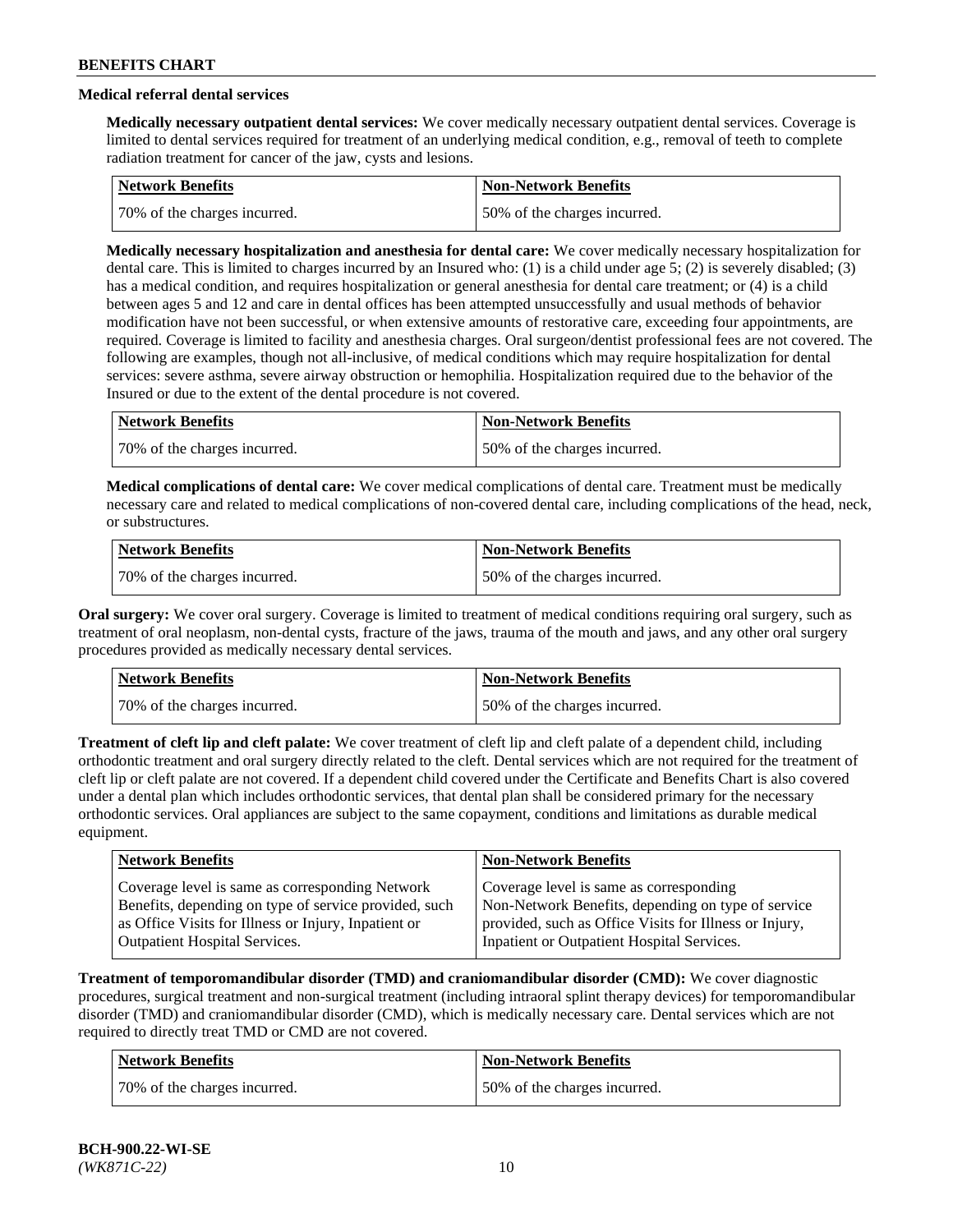# **Not Covered:**

- Dental treatment, procedures or services not listed in this Benefits Chart.
- Accident-related dental services if treatment is: (1) provided to teeth which are not sound and natural; (2) to teeth which have been restored; (3) initiated beyond six months from the date of the injury; (4) received beyond the initial treatment or restoration; or (5) received beyond 24 months from the date of injury.
- Oral surgery to remove wisdom teeth.
- Orthognathic treatment or procedures and all related services.
- See "Services Not Covered" in the Certificate.

## **DIABETES AND HYPERTENSION DISEASE MANAGEMENT PROGRAM**

## **Covered Services:**

If you meet criteria for coverage, you may qualify for the Diabetes and/or Hypertension Disease Management Program.

The program covers group health coaching which focuses on weight loss, exercise, behavior modification and health education through Omada Health.

| <b>Network Benefits</b>                                     | <b>Non-Network Benefits</b> |
|-------------------------------------------------------------|-----------------------------|
| 100% of the charges incurred.<br>Deductible does not apply. | Not applicable.             |

## **Not Covered:**

See "Services Not Covered" in the Certificate.

# **DIABETIC EQUIPMENT AND SUPPLIES**

## **Covered Services:**

We cover physician prescribed medically appropriate and necessary drugs and supplies used in the management and treatment of diabetes for Insureds with gestational, Type I or Type II diabetes including durable diabetic equipment and disposable supplies, as described below.

Certain items are only covered if your condition meets our coverage criteria and obtained through an authorized vendor. For more information on what we cover and any prior authorization requirements, call Member Services or log on to your "*my*HealthPartners" account at [healthpartners.com.](http://www.healthpartners.com/)

Insulin and medications for diabetes are covered as outpatient drugs under the "Prescription Drug Services" section.

**Pumps and pump supplies.** These include diabetic insulin pumps, diabetic infusion pumps and infusion pump supplies such as infusion sets, tubing, connectors and syringe reservoirs.

| <b>Network Benefits</b>                                                                | <b>Non-Network Benefits</b>  |
|----------------------------------------------------------------------------------------|------------------------------|
| Pumps received at a pharmacy:<br>70% of the charges incurred.                          | 50% of the charges incurred. |
| Pumps received from a non-pharmacy<br>approved vendor:<br>70% of the charges incurred. |                              |

## **All other durable equipment and diabetic supplies**

Durable Diabetic Equipment and Supplies. These include continuous glucose monitoring system (CGMS), transmitter, sensors and receivers, diabetic blood glucose monitors and control/calibrating solutions (for checking accuracy or testing equipment and test strips).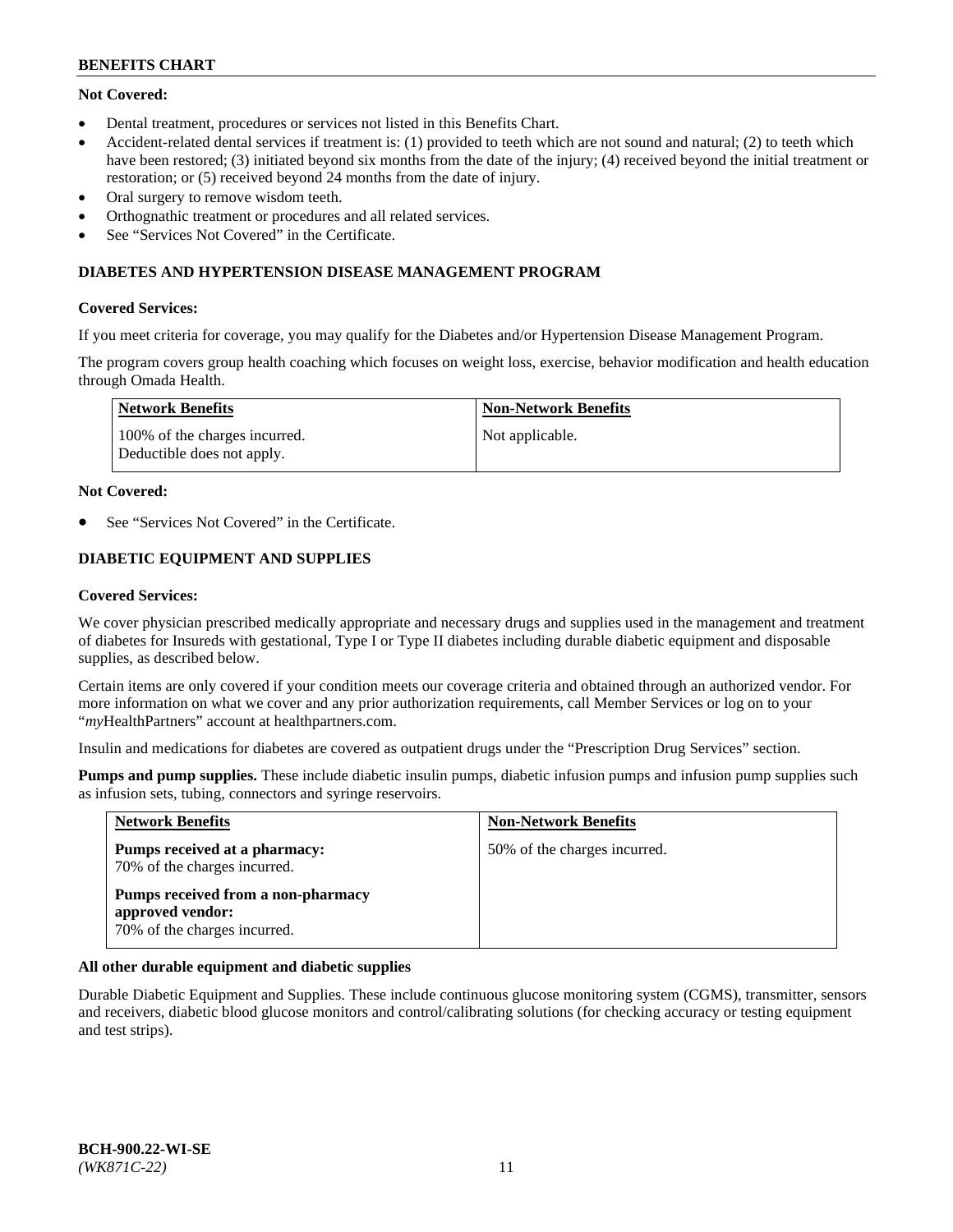Disposable Diabetic Supplies. These are one-time use supplies, including syringes, lancets, lancet devices, blood and urine ketone test strips, and needles.

Certain diabetic supplies and equipment must be purchased at a pharmacy.

| <b>Network Benefits</b>                                                                                                                                                                                                                     | <b>Non-Network Benefits</b>  |
|---------------------------------------------------------------------------------------------------------------------------------------------------------------------------------------------------------------------------------------------|------------------------------|
| If received through a pharmacy:<br>Diabetic supplies on the Preventive Drug List:<br>100% of the charges incurred, subject to a<br>copayment of \$60.<br>Deductible does not apply.<br>All other diabetic supplies purchased at a pharmacy: | 50% of the charges incurred. |
| 70% of the charges incurred.<br>Deductible applies.                                                                                                                                                                                         |                              |
| If received through a non-pharmacy provider:<br>70% of the charges incurred if purchased from an<br>approved vendor.                                                                                                                        |                              |

### **Limitations:**

- No more than a 93-day supply of diabetic supplies are covered and dispensed at a time.
- We require that certain diabetic supplies and equipment be purchased at a pharmacy.
- Diabetic supplies and equipment are limited to certain models and brands.
- Durable medical equipment and supplies must be obtained from or repaired by approved vendors.
- Covered services and supplies are based on established medical policies which are subject to periodic review and modification by the medical directors. Our coverage policy for diabetic supplies includes information on our required models and brands. These medical policies (medical coverage criteria) are available by calling Member Services, or logging on to your "myHealthPartners" account at [healthpartners.com.](http://www.healthpartners.com/)

## **Not Covered:**

- Replacement or repair of any covered items, if the items are (i) damaged or destroyed by misuse, abuse or carelessness, (ii) lost; or (iii) stolen.
- Duplicate or similar items.
- Labor and related charges for repair of any covered items which are more than the cost of replacement by an approved vendor.
- Batteries for monitors and equipment.
- Sales tax, mailing, delivery charges, service call charges.
- See "Services Not Covered" in the Certificate.

## **DIAGNOSTIC IMAGING SERVICES**

### **Covered Services:**

We cover diagnostic imaging, when ordered by a provider and provided in a clinic or outpatient hospital facility.

For Network Benefits, non-emergent, scheduled outpatient Magnetic Resonance Imaging (MRI) and Computed Tomography (CT) must be provided at a designated facility. Your physician or facility will obtain or verify prior authorization for these services, as needed.

We cover services provided in a clinic or outpatient hospital facility. To see the benefit level for inpatient hospital or skilled nursing facility services, see benefits under "Inpatient Hospital and Skilled Nursing Facility Services".

### **Outpatient magnetic resonance imaging (MRI) and computed tomography (CT)**

| <b>Network Benefits</b>      | <b>Non-Network Benefits</b>  |
|------------------------------|------------------------------|
| 70% of the charges incurred. | 50% of the charges incurred. |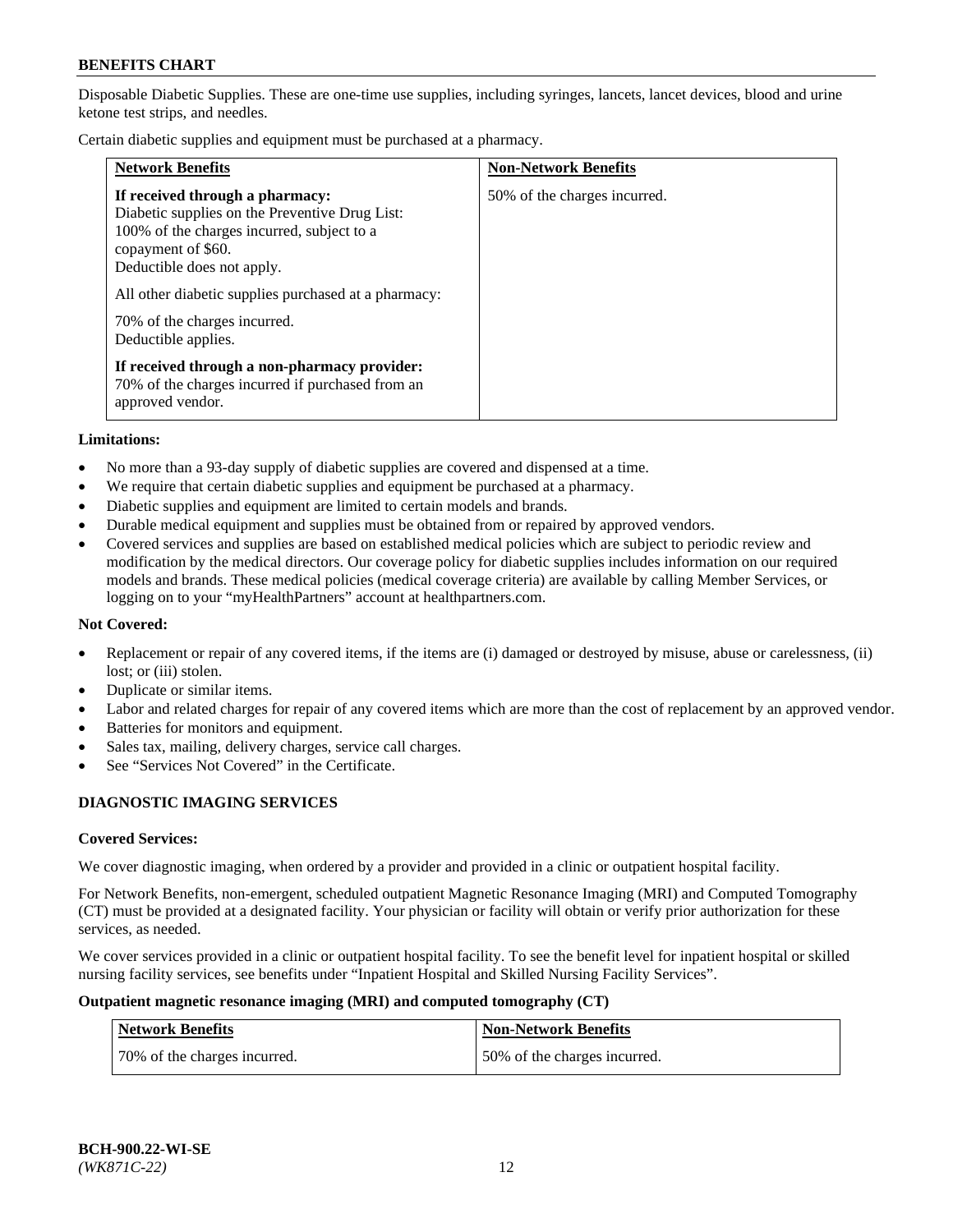## **All other outpatient diagnostic imaging services**

### **Services for illness or injury**

| Network Benefits             | <b>Non-Network Benefits</b>  |
|------------------------------|------------------------------|
| 70% of the charges incurred. | 50% of the charges incurred. |

## **Preventive services (MRI/CT procedures are not considered preventive)**

Diagnostic imaging services associated with preventive services are covered at the benefit level shown in the "Preventive Services" section of this Benefits Chart.

## **Not Covered:**

See "Services Not Covered" in the Certificate.

# **DURABLE MEDICAL EQUIPMENT, PROSTHETICS, ORTHOTICS AND SUPPLIES**

### **Covered Services:**

We cover equipment and services, as described below.

We cover durable medical equipment and services, prosthetics, orthotics and supplies, subject to the limitations below, including certain disposable supplies and enteral feedings.

We cover external hearing aids, cochlear implants, and related treatment prescribed by a physician or by a licensed audiologist for Insureds under 18 years of age who have hearing loss.

We also cover basic hearing aids for Insureds age 18 or older for the correction of a hearing impairment.

Osseointegrated or bone-anchored hearing aids are only covered for Insureds who have hearing loss that is not correctable by any other procedure.

Hearing aids are limited to one basic, standard hearing aid for each ear every three years.

A basic hearing aid is defined as a hearing device that consists of a microphone, amplifier, volume control, battery and receiver, which is up to date using the latest technology. It does not include upgrades above and beyond the functionality of a basic hearing aid, including, but not limited to, hearing improvements for group settings, background noise, Bluetooth/remote control functionality, or extended warranties. Charges for upgrades above the cost of a basic, standard hearing aid are not covered.

Diabetic equipment and supplies are covered under the "Diabetic Equipment and Supplies" section.

## **Special dietary treatment for phenylketonuria (PKU) if it meets our medical coverage criteria**

| <b>Network Benefits</b>      | <b>Non-Network Benefits</b>  |
|------------------------------|------------------------------|
| 70% of the charges incurred. | 50% of the charges incurred. |

### **Oral amino acid based elemental formula if it meets our medical coverage criteria**

| <b>Network Benefits</b>      | <b>Non-Network Benefits</b>  |
|------------------------------|------------------------------|
| 70% of the charges incurred. | 50% of the charges incurred. |

### **All other durable medical equipment, prosthetics, orthotics and supplies**

| <b>Network Benefits</b>      | <b>Non-Network Benefits</b>  |
|------------------------------|------------------------------|
| 70% of the charges incurred. | 50% of the charges incurred. |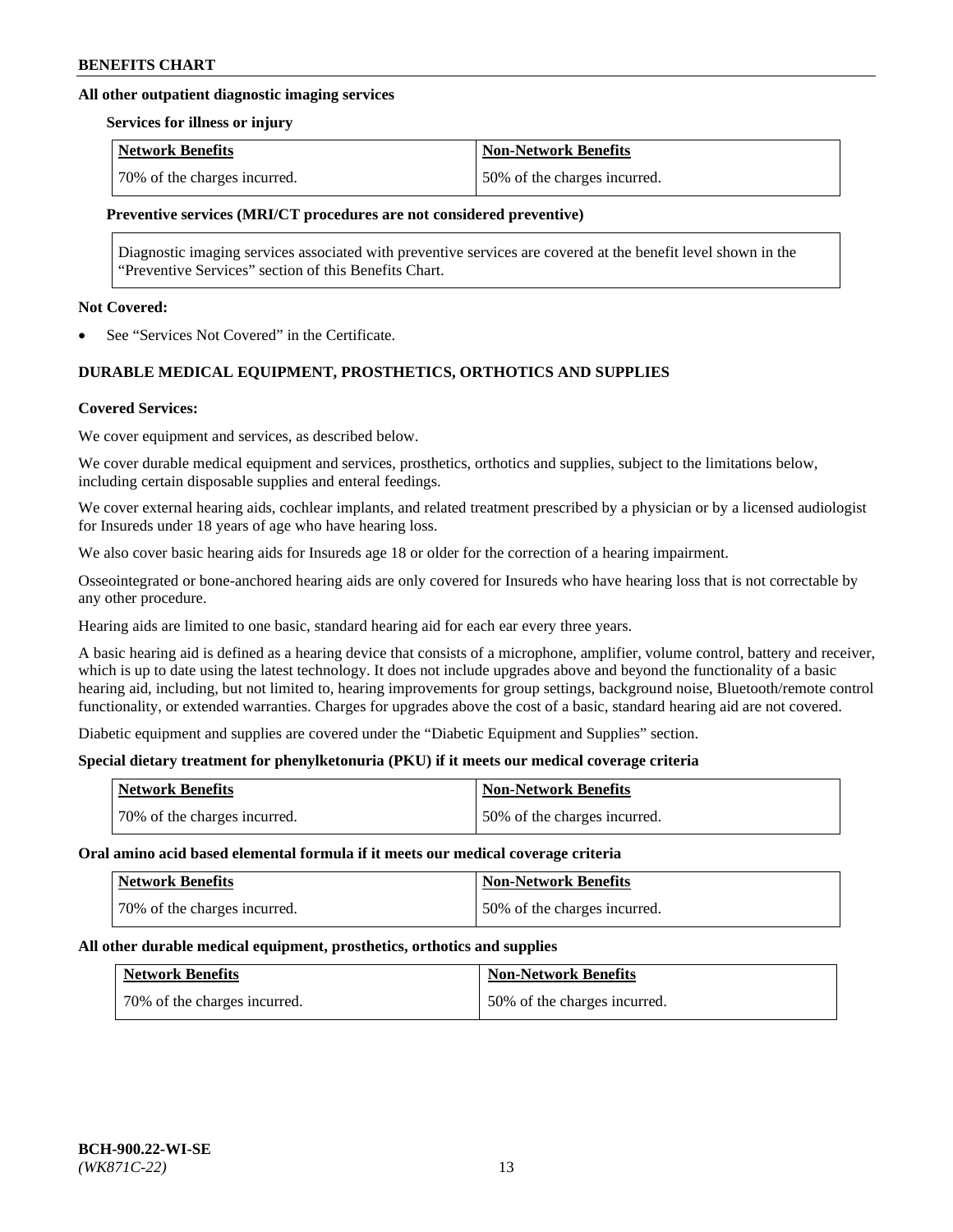# **Limitations:**

Coverage of durable medical equipment is limited by the following:

- Payment will not exceed the cost of an alternate piece of equipment or service that is effective and medically necessary.
- For prosthetic benefits, other than oral appliances for cleft lip and cleft palate, payment will not exceed the cost of an alternate piece of equipment or service that is effective, medically necessary and enables Insureds to conduct standard activities of daily living.
- We reserve the right to determine if an item will be approved for rental vs. purchase.
- Durable medical equipment and supplies must be obtained from or repaired by approved vendors.
- Covered services and supplies are based on established medical policies which are subject to periodic review and modification by the medical or dental directors. Our medical policy for diabetic supplies includes information on our required models and brands. These medical policies (medical coverage criteria) are available by calling Member Services, or logging on to your "*my*HealthPartners" account a[t healthpartners.com.](http://www.healthpartners.com/)

# **Not Covered:**

Items which are not eligible for coverage include, but are not limited to:

- Replacement or repair of any covered items, if the items are (i) damaged or destroyed by misuse, abuse or carelessness, (ii) lost; or (iii) stolen.
- Duplicate or similar items.
- Labor and related charges for repair of any covered items which are more than the cost of replacement by an approved vendor.
- Sales tax, mailing, delivery charges, service call charges.
- Items which are primarily educational in nature or for hygiene, vocation, comfort, convenience or recreation.
- Communication aids or devices: equipment to create, replace or augment communication abilities including, but not limited to, speech processors, receivers, communication boards, or computer or electronic assisted communication.
- Implantable and osseointegrated or bone-anchored hearing aids and their fitting, except as specifically described in this Benefits Chart. This exclusion does not apply to cochlear implants.
- Eyeglasses, contact lenses and their fitting, measurement and adjustment, except as specifically described in this Benefits Chart.
- Hair prostheses (wigs).
- Household equipment which primarily has customary uses other than medical, such as, but not limited to, exercise cycles, air purifiers, central or unit air conditioners, water purifiers, non-allergenic pillows, mattresses or waterbeds.
- Household fixtures including, but not limited to, escalators or elevators, ramps, swimming pools and saunas.
- Modifications to the structure of the home including, but not limited to, wiring, plumbing or charges for installation of equipment.
- Vehicle, car or van modifications including, but not limited to, hand brakes, hydraulic lifts and car carrier.
- Rental equipment while owned equipment is being repaired by non-contracted vendors, beyond one month rental of medically necessary equipment.
- Other equipment and supplies, including but not limited to assistive devices, that we determine are not eligible for coverage.
- See "Services Not Covered" in the Certificate.

## **EMERGENCY AND URGENTLY NEEDED CARE SERVICES**

## **Covered Services:**

We cover services for emergency care and urgently needed care if the services are otherwise eligible for coverage under the Certificate.

**Urgently needed care.** These are services to treat an unforeseen illness or injury that:

- are required in order to prevent a serious deterioration in your health; and
- cannot be delayed until the next available clinic or office hours.

| <b>Network Benefits</b>      | <b>Non-Network Benefits</b> |
|------------------------------|-----------------------------|
| 70% of the charges incurred. | See Network Benefits.       |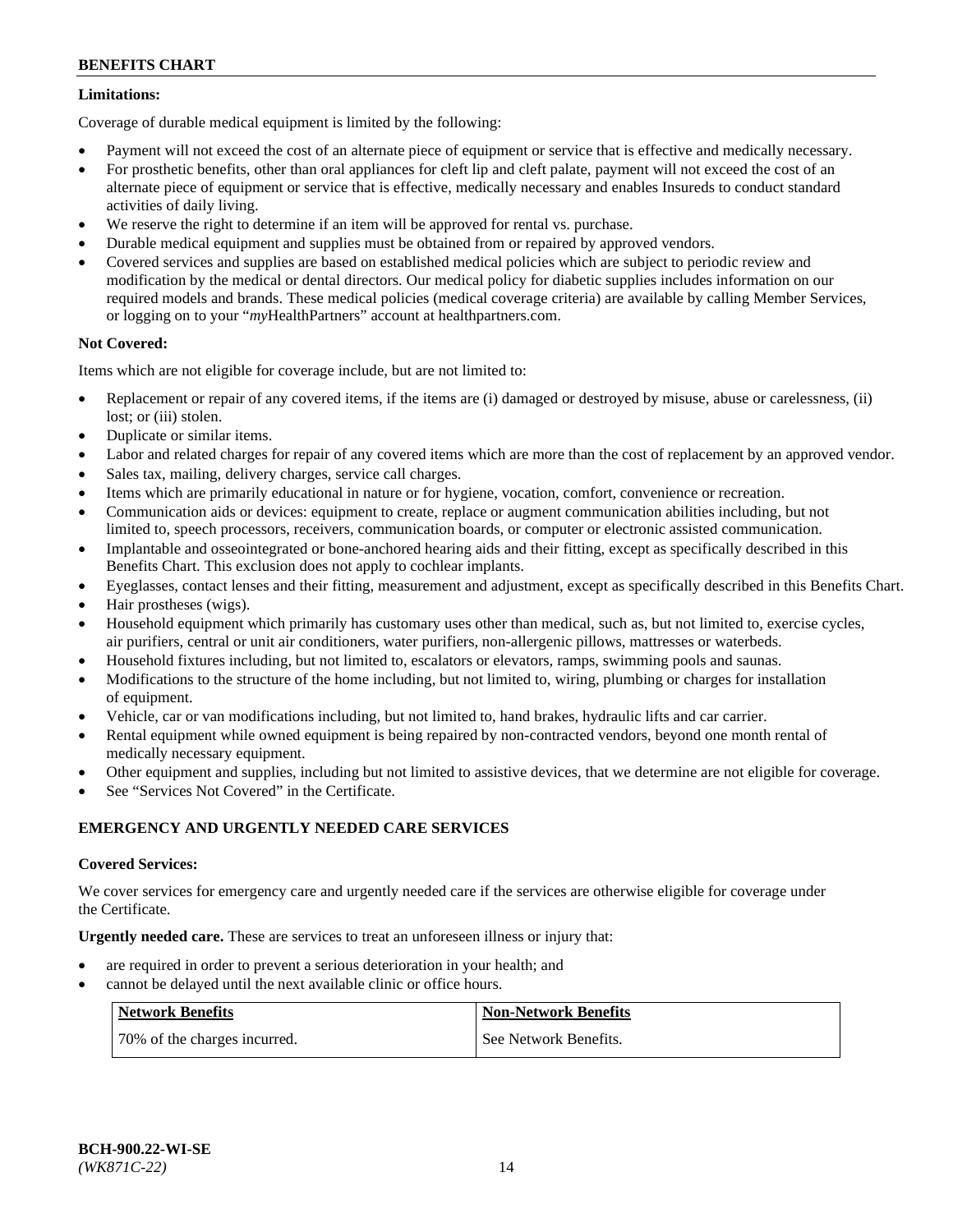**Emergency care.** These are services to treat:

- the sudden, unexpected onset of illness or injury which, if left untreated or unattended until the next available clinic or office hours, would result in hospitalization; or
- a condition requiring professional health services immediately necessary to preserve life or stabilize health.

Emergency care includes emergency services as defined in Division BB, Title I, Section 102 of the Consolidated Appropriations Act of 2021.

When reviewing claims for coverage of emergency services, our medical director will take into consideration a reasonable layperson's belief that the circumstances required immediate medical care that could not wait until the next working day or next available clinic appointment.

## **Emergency care in a hospital emergency room, including professional services of a physician**

| Network Benefits             | <b>Non-Network Benefits</b> |
|------------------------------|-----------------------------|
| 70% of the charges incurred. | See Network Benefits.       |

## **Inpatient emergency care in a hospital**

| <b>Network Benefits</b>      | Non-Network Benefits  |
|------------------------------|-----------------------|
| 70% of the charges incurred. | See Network Benefits. |

## **Not Covered:**

See "Services Not Covered" in the Certificate.

## **GENE THERAPY**

## **Covered Services:**

We cover gene therapy treatment if it meets our medical coverage criteria.

| <b>Network Benefits</b>                                                                                                                                                                                 | <b>Non-Network Benefits</b> |
|---------------------------------------------------------------------------------------------------------------------------------------------------------------------------------------------------------|-----------------------------|
| Coverage level is same as corresponding Network<br>Benefits, depending on type of service provided such as<br>Office Visits for Illness or Injury, Inpatient or<br><b>Outpatient Hospital Services.</b> | No coverage.                |

## **Limitations:**

- Gene therapy must be provided by a designated provider.
- Specific types of gene therapy are limited to therapies and conditions specified in our medical coverage criteria.

## **Not Covered:**

See "Services Not Covered" in the Certificate.

## **HEALTH EDUCATION**

### **Covered Services:**

We cover education for preventive services and education for the management of chronic health problems (such as diabetes).

| <b>Network Benefits</b>                                     | <b>Non-Network Benefits</b>  |
|-------------------------------------------------------------|------------------------------|
| 100% of the charges incurred.<br>Deductible does not apply. | 50% of the charges incurred. |

# **Not Covered:**

See "Services Not Covered" in the Certificate.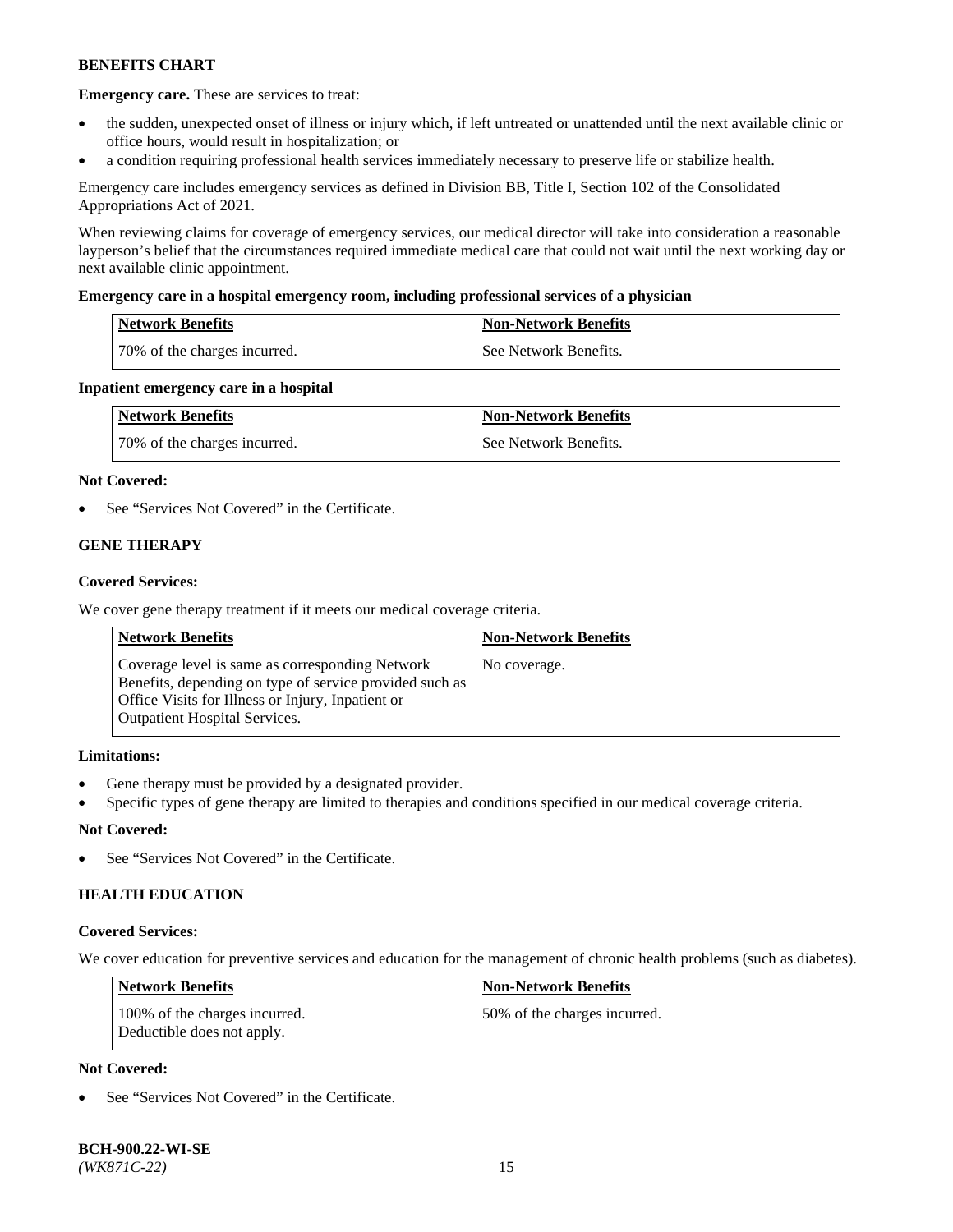# **HOME-BASED COMPREHENSIVE HEALTH RISK ASSESSMENT**

### **Covered Services:**

If you meet our criteria for coverage, you may qualify for our home-based comprehensive health risk assessment program. The program covers a health assessment with a designated nurse practitioner.

| Network Benefits                                            | <b>Non-Network Benefits</b> |
|-------------------------------------------------------------|-----------------------------|
| 100% of the charges incurred.<br>Deductible does not apply. | No coverage.                |

## **Not Covered:**

See "Services Not Covered" in the Certificate.

# **HOME HEALTH SERVICES**

## **Covered Services:**

We cover skilled nursing services, physical therapy, occupational therapy, speech therapy, respiratory therapy and other therapeutic services, non-routine prenatal and postnatal services, routine postnatal well child visits as described in our medical coverage criteria, phototherapy services for newborns, home health aide services and other eligible home health services when provided in your home, if you are homebound (i.e., unable to leave home without considerable effort due to a medical condition). Lack of transportation does not constitute homebound status. For phototherapy services for newborns and high risk prenatal services, supplies and equipment are included.

We cover total parenteral nutrition/intravenous ("TPN/IV") therapy, equipment, supplies and drugs in connection with IV therapy. IV line care kits are covered under Durable Medical Equipment.

We cover palliative care benefits. Palliative care includes symptom management, education and establishing goals of care. We waive the requirement that you be homebound for a limited number of home visits for palliative care (as shown in this Benefits Chart), if you have a life-threatening, non-curable condition which has a prognosis of survival of two years or less. Additional palliative care visits are eligible under the home health services benefit if you are homebound and meet all other requirements defined in this section.

You do not need to be homebound to receive total parenteral nutrition/intravenous ("TPN/IV") therapy.

Home health services are eligible and covered only when:

- medically necessary; and
- provided as rehabilitative care, terminal care or maternity care; and
- ordered by a physician, and included in the written home care plan.

## **Physical therapy, occupational therapy, speech therapy, respiratory therapy, home health aide services and palliative care**

| Network Benefits             | <b>Non-Network Benefits</b>  |
|------------------------------|------------------------------|
| 70% of the charges incurred. | 50% of the charges incurred. |

**TPN/IV therapy, skilled nursing services, non-routine prenatal/postnatal services, and phototherapy**

| <b>Network Benefits</b>       | <b>Non-Network Benefits</b>  |
|-------------------------------|------------------------------|
| 170% of the charges incurred. | 50% of the charges incurred. |

Each 24-hour visit (or shifts up to 24-hour visits) equals one visit and counts toward the Maximum visits for all other services shown below. Any visit that lasts less than 24 hours regardless of the length of the visit, will count as one visit toward the Maximum visits for all other services shown below. All visits must be medically necessary and benefit eligible.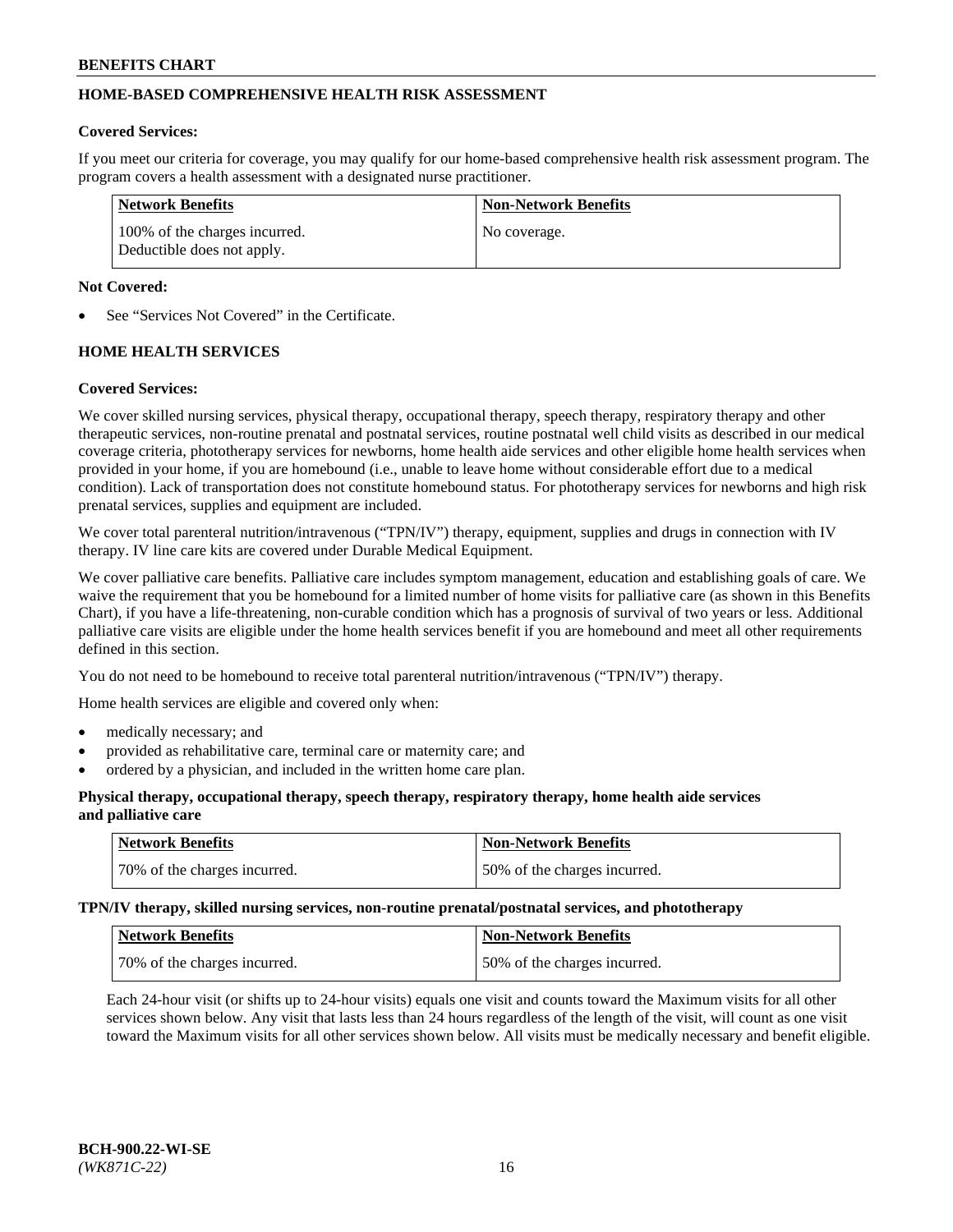## **Routine postnatal well child visit**

| <b>Network Benefits</b>                                     | <b>Non-Network Benefits</b>  |
|-------------------------------------------------------------|------------------------------|
| 100% of the charges incurred.<br>Deductible does not apply. | 50% of the charges incurred. |

### **Maximum visits for palliative care**

If you are eligible to receive palliative care in the home and you are not homebound, there is a maximum of 12 visits per calendar year.

## **Maximum visits for all services other than palliative care**

| Network Benefits             | <b>Non-Network Benefits</b>  |
|------------------------------|------------------------------|
| 60 visits per calendar year. | 30 visits per calendar year. |

Each visit provided under the Network Benefits and Non-Network Benefits counts toward the maximums shown under both Maximum visits sections. The routine postnatal well child visits do not count toward the visit limit.

### **Limitations:**

- Home health services are not provided as a substitute for a primary caregiver in the home or as relief (respite) for a primary caregiver in the home. We will not reimburse family members or residents in your home for the above services.
- A service shall not be considered a skilled nursing service merely because it is performed by, or under the direct supervision of, a licensed nurse. Where a service (such as tracheotomy suctioning or ventilator monitoring) or like services, can be safely and effectively performed by a non-medical person (or self-administered), without the direct supervision of a licensed nurse, the service shall not be regarded as a skilled nursing service, whether or not a skilled nurse actually provides the service. The unavailability of a competent person to provide a non-skilled service shall not make it a skilled service when a skilled nurse provides it. Only the skilled nursing component of so-called "blended" services (i.e. services which include skilled and non-skilled components) are covered under this Benefits Chart.

## **Not Covered:**

- Financial or legal counseling services.
- Housekeeping or meal services in your home.
- Private duty nursing services.
- Services provided by a family member or enrollee, or a resident in the enrollee's home.
- Vocational rehabilitation and recreational or educational therapy. Recreation therapy is therapy provided solely for the purpose of recreation, including, but not limited to: (a) requests for physical therapy or occupational therapy to improve athletic ability, and (b) braces or guards to prevent sports injuries.
- See "Services Not Covered" in the Certificate.

# **HOME HOSPICE SERVICES**

### **Applicable Definitions:**

**Part-time.** This is up to two hours of service per day, more than two hours is considered continuous care.

**Continuous Care.** This is from two to twelve hours of service per day provided by a registered nurse, licensed practical nurse, or home health aide, during a period of crisis in order to maintain a terminally ill patient at home.

**Appropriate Facility.** This is a nursing home, hospice residence, or other inpatient facility.

**Custodial Care Related to Hospice Services.** This means providing assistance in the activities of daily living and the care needed by a terminally ill patient which can be provided by primary caregiver (i.e., family member or friend) who is responsible for the patient's home care.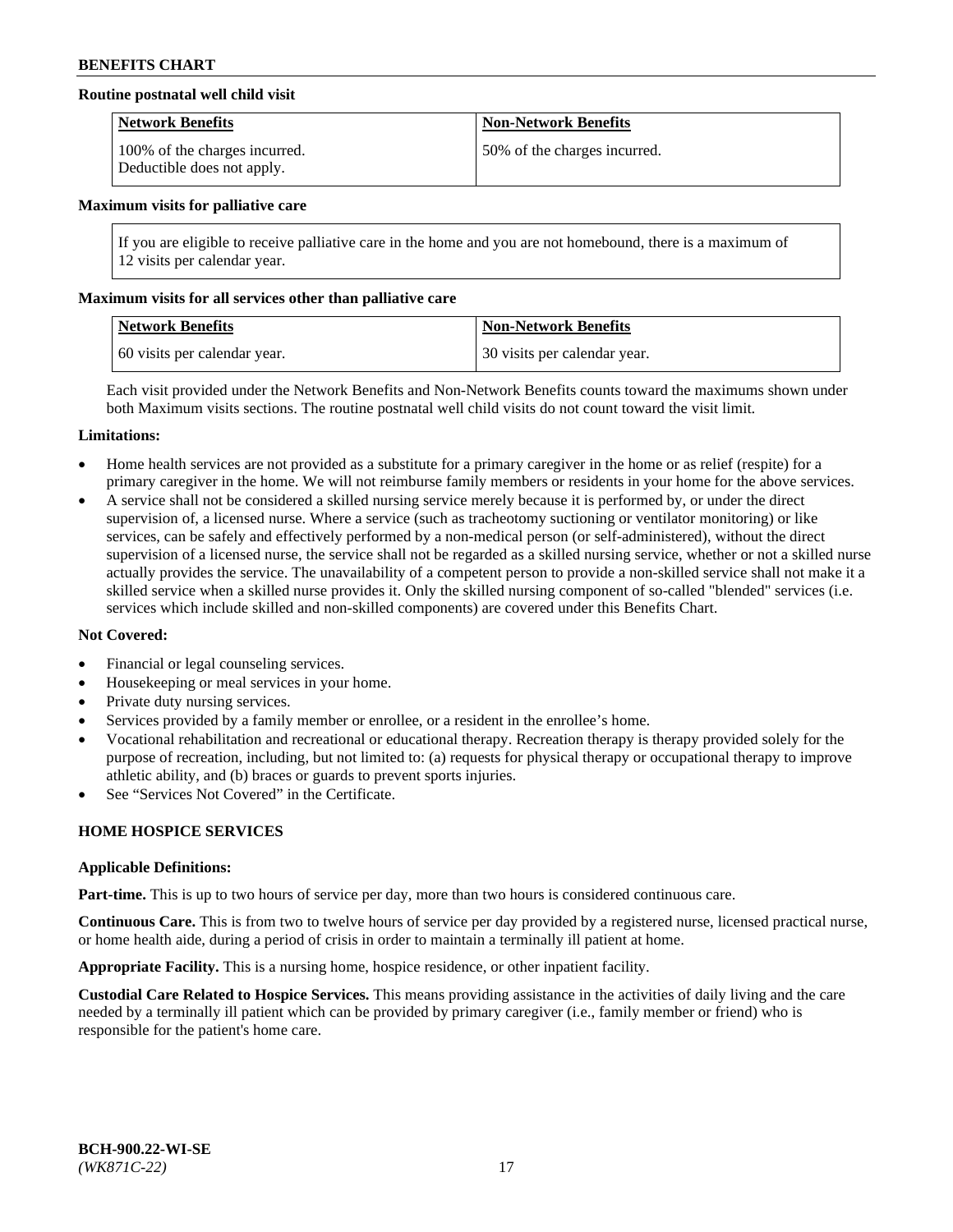## **Covered Services:**

**Home hospice program.** We cover the services described below if you are terminally ill and accepted as a home hospice program participant. You must meet the eligibility requirements of the program, and elect to receive services through the home hospice program. The services will be provided in your home, with inpatient care available when medically necessary as described below. If you elect to receive hospice services, you do so in lieu of curative treatment for your terminal illness for the period you are enrolled in the home hospice program.

**Eligibility:** In order to be eligible to be enrolled in the home hospice program, you must: (1) be a terminally ill patient (prognosis of six months or less); (2) have chosen a palliative treatment focus (i.e., emphasizing comfort and supportive services rather than treatment attempting to cure the disease or condition); and (3) continue to meet the terminally ill prognosis as reviewed by our medical director or his or her designee over the course of care. You may withdraw from the home hospice program at any time.

**Eligible services:** Hospice services include the following services provided in accordance with an approved hospice treatment plan.

- Home health services:
	- o Part-time care provided in your home by an interdisciplinary hospice team (which may include a physician, nurse, social worker, and spiritual counselor) and medically necessary home health services are covered.
	- o One or more periods of continuous care in your home or in a setting which provides day care for pain or symptom management, when medically necessary, will be covered.
- Inpatient services: We cover medically necessary inpatient services.
- Other services:
	- o Respite care is covered for care in your home or in an appropriate facility, to give your primary caregivers (i.e., family members or friends) rest and/or relief when necessary in order to maintain a terminally ill patient at home.
	- o Medically necessary medications for pain and symptom management.
	- o Semi-electric hospital beds and other durable medical equipment are covered.
	- Emergency and non-emergency care is covered.

| Network Benefits             | <b>Non-Network Benefits</b>  |
|------------------------------|------------------------------|
| 70% of the charges incurred. | 50% of the charges incurred. |

Respite care is limited to 5 days per episode, and respite care and continuous care combined are limited to 30 days.

# **Not Covered:**

- Financial or legal counseling services.
- Housekeeping or meal services in your home.
- Custodial or maintenance care related to hospice services, whether provided in the home or in a nursing home.
- Any service not specifically described as covered services under this home hospice services benefits.
- Any services provided by members of your family or residents in your home.
- See "Services Not Covered" in the Certificate.

## **HOSPITAL AND SKILLED NURSING FACILITY SERVICES**

### **Covered Services:**

We cover services as described below.

### **Medical or surgical hospital services**

**Inpatient hospital services:** We cover the following medical or surgical services, for the treatment of acute illness or injury, which require the level of care only provided in an acute care facility. These services must be authorized by a physician.

Inpatient hospital services include: room and board; the use of operating or maternity delivery rooms; intensive care facilities; newborn nursery facilities; general nursing care, anesthesia, laboratory and diagnostic imaging services, radiation therapy, physical therapy, prescription drugs or other medications administered during treatment, blood and blood products (unless replaced), and blood derivatives, and other diagnostic or treatment related hospital services; physician and other professional medical and surgical services provided while in the hospital, including gender confirmation surgery that meets medical coverage criteria.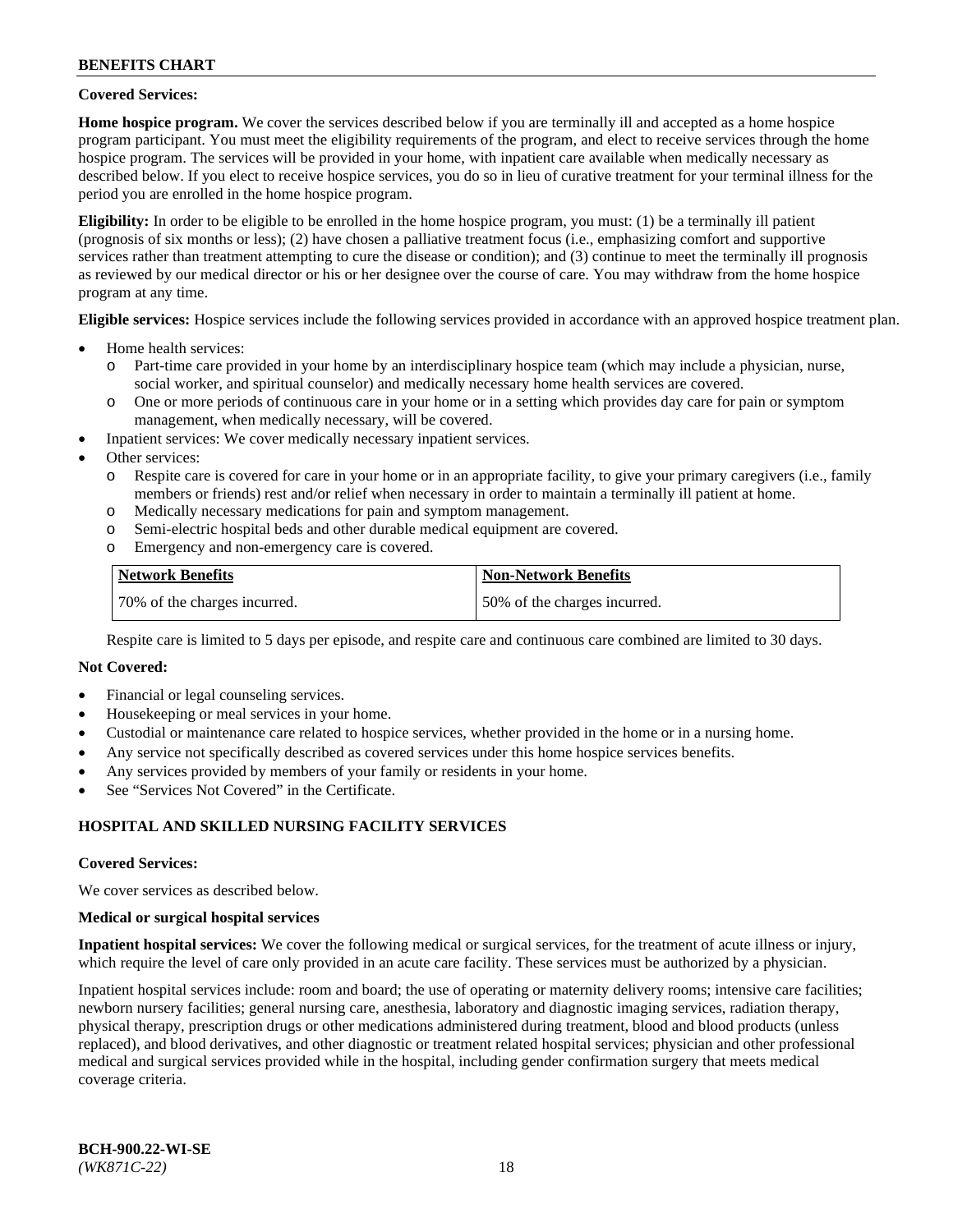We cover, following a vaginal delivery, a minimum of 48 hours of inpatient care for the mother and newborn child. We cover, following a caesarean section delivery, a minimum of 96 hours of inpatient care for the mother and newborn child.

Group health plans and health insurance issuers generally may not, under Federal law, restrict benefits for any hospital length of stay in connection with childbirth for the mother of newborn child to less than 48 hours following a vaginal delivery, or less than 96 hours following a caesarean section. However, Federal law generally does not prohibit the mother's or newborn's attending provider, after consulting with the mother, from discharging the mother or her newborn earlier than 48 hours (or 96 hours as applicable). In any case plans and issuers may not, under Federal law, require that a provider obtain authorization from the plan or the insurance issuer for prescribing a length of stay not in excess of 48 hours (or 96 hours).

| <b>Network Benefits</b>      | <b>Non-Network Benefits</b>  |
|------------------------------|------------------------------|
| 70% of the charges incurred. | 50% of the charges incurred. |

Each Insured's admission or confinement, including that of a newborn child, is separate and distinct from the admission or confinement of any other Insured.

**Outpatient hospital, ambulatory care or surgical facility services:** We cover the following medical and surgical services, for diagnosis or treatment of illness or injury on an outpatient basis. These services must be authorized by a physician.

Outpatient services include: use of operating rooms, maternity delivery rooms or other outpatient departments, rooms or facilities; and the following outpatient services: general nursing care, anesthesia, laboratory and diagnostic imaging services, radiation therapy, physical therapy, drugs administered during treatment, blood and blood products (unless replaced), and blood derivatives, and other diagnostic or treatment related outpatient services; physician and other professional medical and surgical services provided while an outpatient, including colonoscopies (starting at age 50, or under age 50 for people at high risk of colorectal cancer), and gender confirmation surgery that meets medical coverage criteria.

For Network Benefits, non-emergent, scheduled outpatient Magnetic Resonance Imaging (MRI) and Computed Tomography (CT) must be provided at a designated facility. Your physician or facility will obtain or verify prior authorization for these services, as needed.

To see the benefit level for diagnostic imaging services, laboratory services and physical therapy, see benefits under Diagnostic Imaging Services, Laboratory Services and Physical Therapy in this Benefits Chart.

| <b>Network Benefits</b>      | <b>Non-Network Benefits</b>  |
|------------------------------|------------------------------|
| 70% of the charges incurred. | 50% of the charges incurred. |

## **Skilled nursing facility care:**

We cover room and board, daily skilled nursing and related ancillary services for post-acute treatment and rehabilitative care of illness or injury that meets medical coverage criteria. Rehabilitation services are limited to services where significant measurable progress is expected to occur within a reasonable period of time.

| Network Benefits                             | <b>Non-Network Benefits</b>                  |
|----------------------------------------------|----------------------------------------------|
| 170% of the charges incurred.                | 50% of the charges incurred.                 |
| Limited to a 30-day maximum per confinement. | Limited to a 30-day maximum per confinement. |

Each day of services provided under the Network Benefits and Non-Network Benefits, combined, applies toward the maximum shown above.

## **Not Covered:**

- Services for items for personal convenience, such as television rental, are not covered.
- See "Services Not Covered" in the Certificate.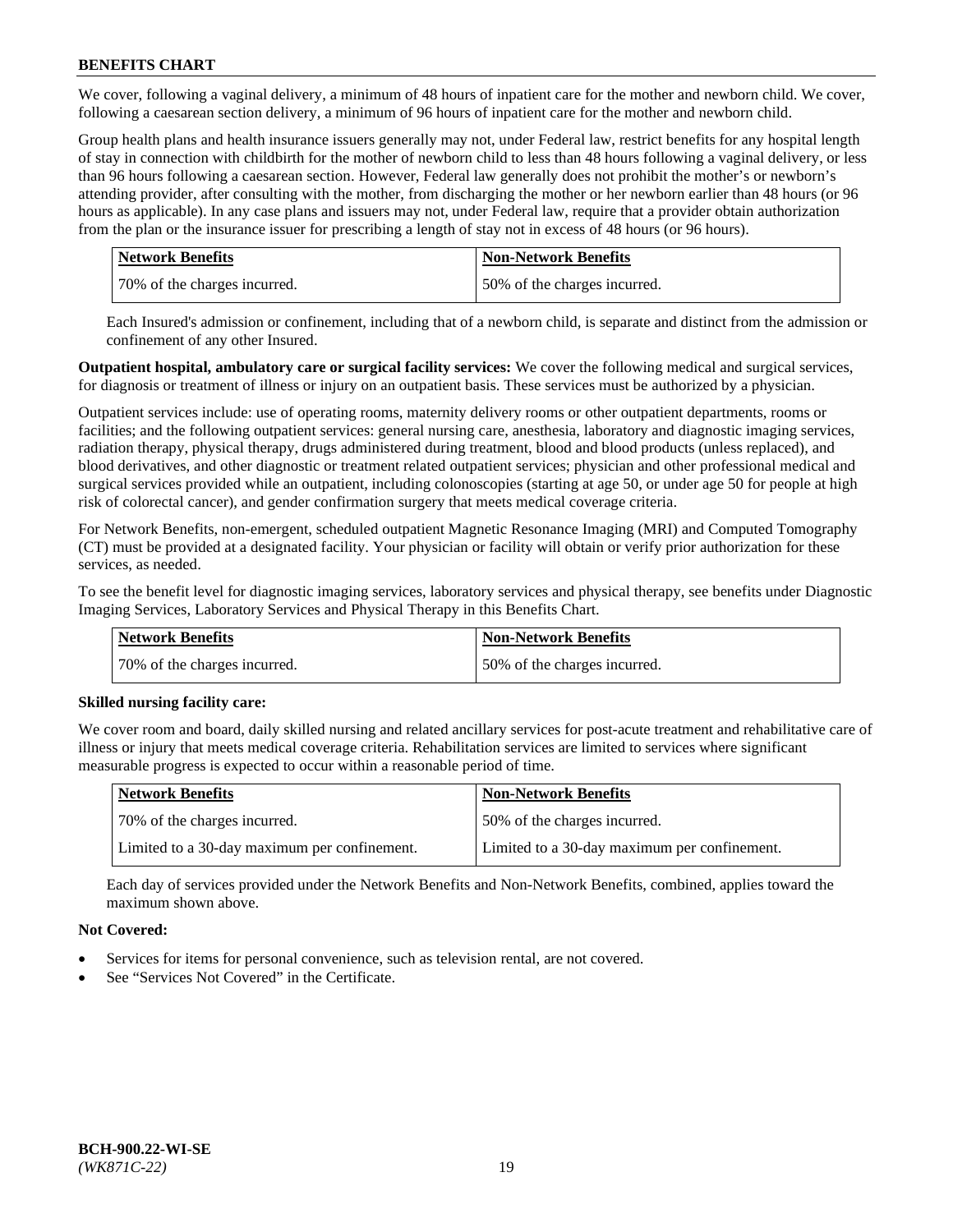# **INFERTILITY DIAGNOSIS**

# **Covered Services:**

We cover the diagnosis of infertility. These services include diagnostic procedures and tests provided in connection with an infertility evaluation, office visits and consultations to diagnose infertility.

| <b>Network Benefits</b>      | <b>Non-Network Benefits</b>  |
|------------------------------|------------------------------|
| 70% of the charges incurred. | 50% of the charges incurred. |

Coverage is limited to office visits and consultations to diagnose infertility. Treatment is not covered.

# **Not Covered:**

- Infertility/fertility treatment, including, but not limited to, office visits, laboratory services, diagnostic imaging services and fertility drugs; reversal of sterilization; and sperm, ova or embryo acquisition, retrieval or storage; however, we cover office visits and consultations to diagnose infertility.
- Services related to the establishment of surrogate pregnancy and fees for a surrogate. However, pregnancy and maternity services are covered for an Insured under this Benefits Chart, including a surrogate pregnancy.
- See "Services Not Covered" in the Certificate.

# **LABORATORY SERVICES**

## **Covered Services:**

We cover laboratory tests when ordered by a provider and provided in a clinic or outpatient hospital facility. This includes blood tests to detect lead exposure in children between the ages of 6 months and 72 months.

To see the benefit level for inpatient hospital or skilled nursing facility services, see benefits under "Inpatient Hospital and Skilled Nursing Facility Services" in this Benefits Chart.

## **Prostate-specific antigen (PSA) testing**

| <b>Network Benefits</b>      | <b>Non-Network Benefits</b>  |
|------------------------------|------------------------------|
| 70% of the charges incurred. | 50% of the charges incurred. |

## **All other laboratory services**

**Services for illness or injury**

| Network Benefits             | Non-Network Benefits         |
|------------------------------|------------------------------|
| 70% of the charges incurred. | 50% of the charges incurred. |

## **Preventive services**

Laboratory services associated with preventive services are covered at the benefit level shown in the "Preventive Services" section of this Benefits Chart.

## **Not Covered:**

See "Services Not Covered" in the Certificate.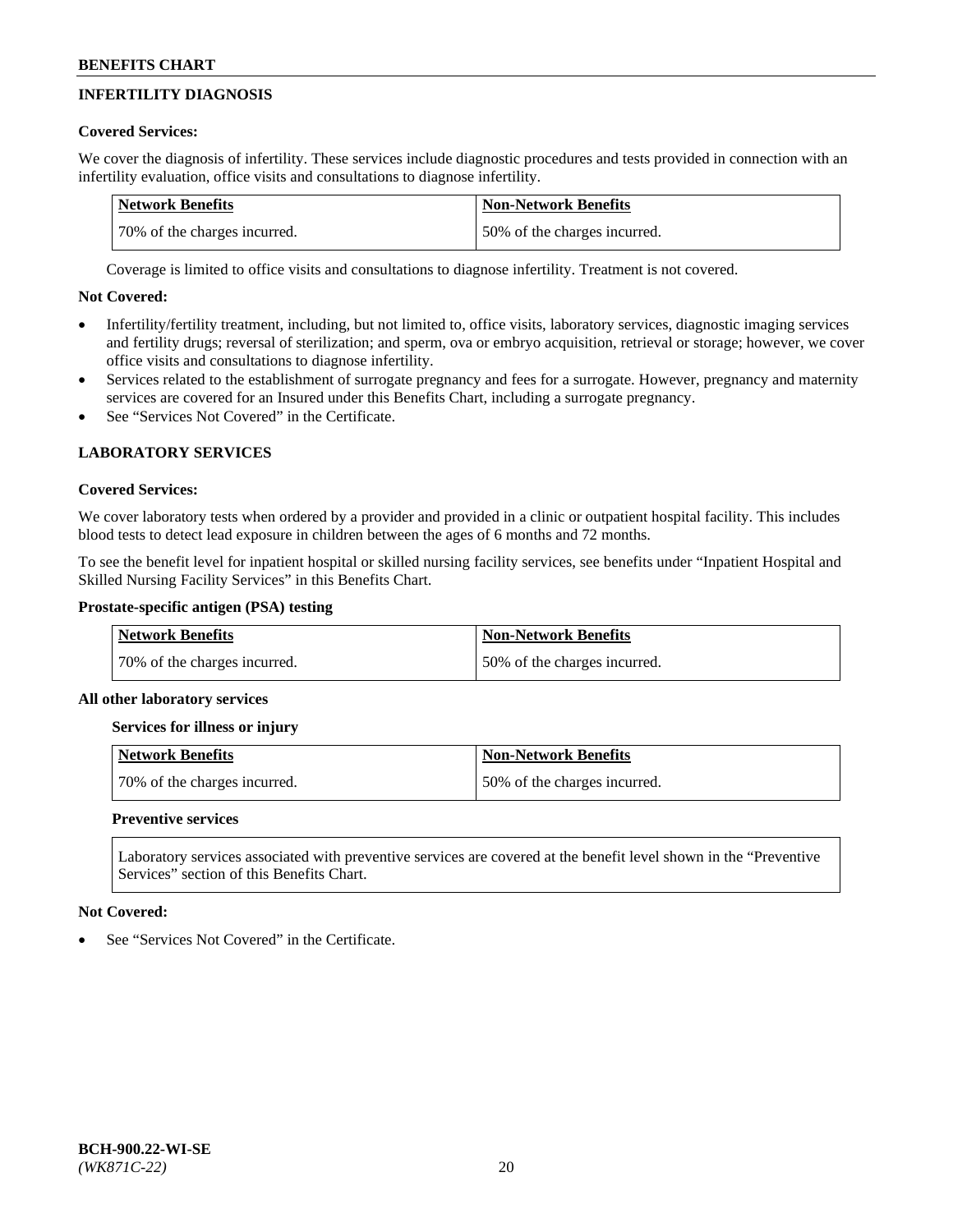# **MASTECTOMY RECONSTRUCTION BENEFIT**

## **Covered Services:**

We cover reconstruction of the breast on which the mastectomy has been performed; surgery and reconstruction of the other breast to produce symmetrical appearance, and prostheses and physical complications of all stages of mastectomy, including lymphedemas.

| <b>Network Benefits</b>                               | <b>Non-Network Benefits</b>                           |
|-------------------------------------------------------|-------------------------------------------------------|
| Coverage level is same as corresponding Network       | Coverage level is same as corresponding Non-Network   |
| Benefits, depending on type of service provided, such | Benefits, depending on type of service provided, such |
| as Office Visits for Illness or Injury, Inpatient or  | as Office Visits for Illness or Injury, Inpatient or  |
| <b>Outpatient Hospital Services.</b>                  | <b>Outpatient Hospital Services.</b>                  |

## **Not Covered:**

See "Services Not Covered" in the Certificate.

# **MEDICATION THERAPY DISEASE MANAGEMENT PROGRAM**

## **Covered Services:**

If you meet our criteria for coverage, you may qualify for our Medication Therapy Disease Management Program.

The program covers consultations with a designated Network pharmacist.

Covered services are based on established medical policies, which are subject to periodic review and modification by the medical directors. These medical policies (medical coverage criteria) are available by calling Member Services, or logging on to your "*my*HealthPartners" account at [healthpartners.com.](http://www.healthpartners.com/)

| Network Benefits                                            | <b>Non-Network Benefits</b> |
|-------------------------------------------------------------|-----------------------------|
| 100% of the charges incurred.<br>Deductible does not apply. | No coverage.                |

## **Not Covered:**

See "Services Not Covered" in the Certificate.

## **OFFICE VISITS FOR ILLNESS OR INJURY**

### **Covered Services:**

We cover the following when medically necessary: professional medical and surgical services and related supplies, including biofeedback, of physicians and other health care providers; blood and blood products (unless replaced) and blood derivatives.

We cover diagnosis and treatment of illness or injury to the eyes. Where contact or eye glass lenses are prescribed as medically necessary for the post-operative treatment of cataracts or for the treatment of aphakia, acute or chronic corneal pathology, or keratoconus, we cover the initial evaluation, lenses and fitting. Insureds must pay for lens replacement beyond the initial pair.

Services received via video, E-visit or telephone are covered under the "Telehealth/Telemedicine Services" section.

### **Office visits**

| <b>Network Benefits</b>      | <b>Non-Network Benefits</b>  |
|------------------------------|------------------------------|
| 70% of the charges incurred. | 50% of the charges incurred. |

**Convenience clinics**

| <b>Network Benefits</b>      | <b>Non-Network Benefits</b>   |
|------------------------------|-------------------------------|
| 70% of the charges incurred. | 150% of the charges incurred. |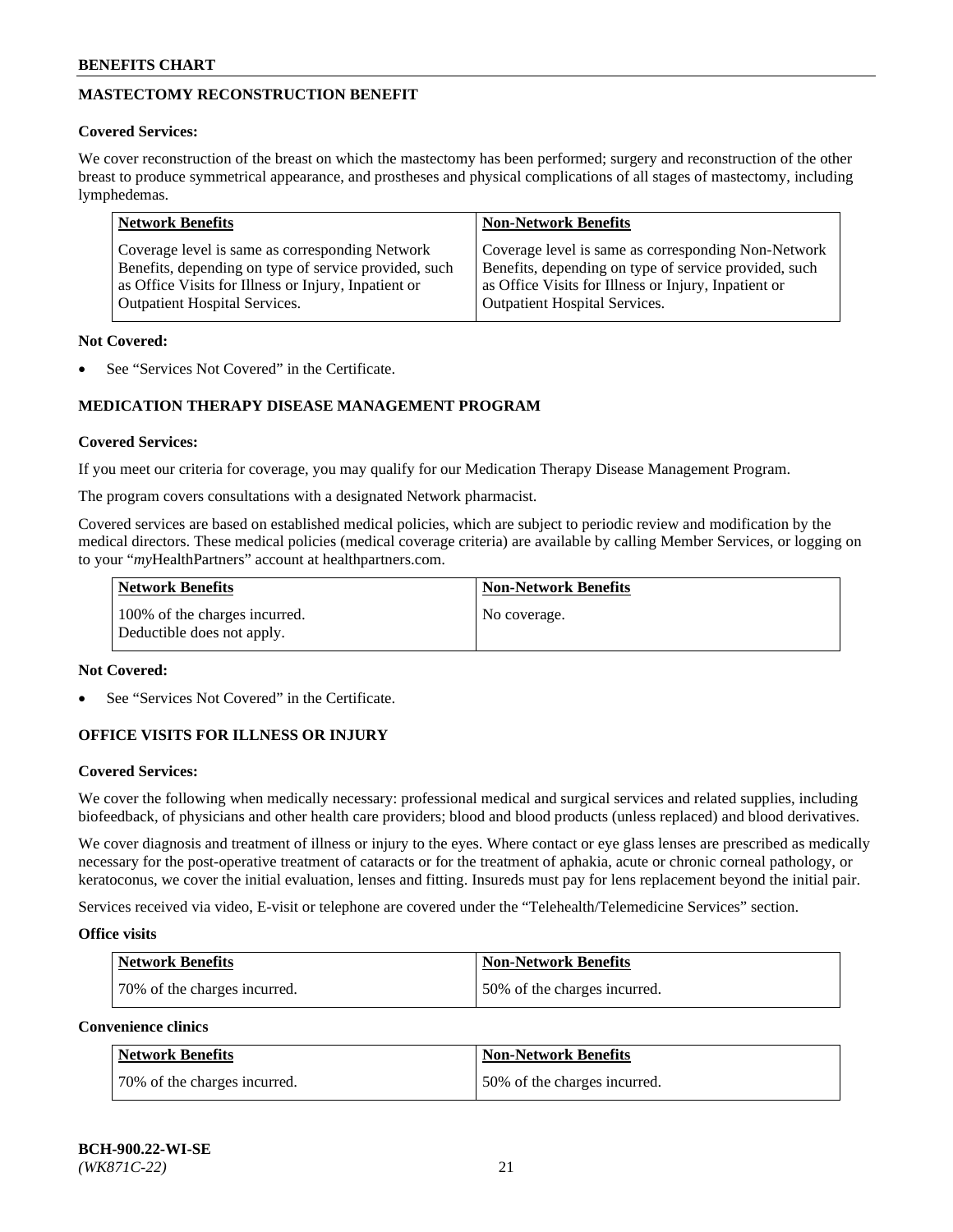## **Injections administered in a physician's office, other than immunizations**

### **Allergy injections**

| <b>Network Benefits</b>      | Non-Network Benefits         |
|------------------------------|------------------------------|
| 70% of the charges incurred. | 50% of the charges incurred. |

### **All other injections**

| <b>Network Benefits</b>      | <b>Non-Network Benefits</b>  |
|------------------------------|------------------------------|
| 70% of the charges incurred. | 50% of the charges incurred. |

## **Not Covered:**

- Court ordered treatment, except as described in this Benefits Chart. Any resulting court ordered treatment for mental health services will be subject to the Certificate's requirement for medical necessity.
- See "Services Not Covered" in the Certificate.

## **PEDIATRIC EYEWEAR**

## **Covered Services:**

We cover pediatric eyewear for children.

Routine eye exams are covered under the "Preventive Services" section.

| Network Benefits             | <b>Non-Network Benefits</b> |
|------------------------------|-----------------------------|
| 70% of the charges incurred. | No coverage.                |

## **Limitations:**

- Coverage under this provision will continue until the end of the month in which the child turns age 19.
- Limited to one of the following per calendar year:
	- o one pair of eyeglasses including one set of prescription lenses, frames from our designated eyewear collection and anti-scratch coating; or
	- o one pair of non-disposable contact lenses; or
	- o a one-year supply of disposable contact lenses.
- Contact lens fittings are limited to two per calendar year.

## **Not Covered:**

- Frames that are not included in our designated eyewear collection. However, one pair of lenses will be covered if an Insured chooses frames outside our designated eyewear collection.
- More than one pair of lenses or frames or non-disposable contacts per calendar year, regardless of the reason. This includes replacement of eyeglasses or contact lenses due to loss, breakage, theft, or change in prescription.
- Safety glasses or goggles for sports or vocational reasons.
- Upgrades including, but not limited to, UV protection and no-line multifocal lenses.
- See "Services Not Covered" in the Certificate.

## **PHYSICAL THERAPY, OCCUPATIONAL THERAPY, SPEECH THERAPY AND OTHER SPECIFIED THERAPIES**

## **Covered Services:**

We cover the following physical therapy, occupational therapy and speech therapy services:

- Medically necessary rehabilitative care to correct the effects of illness or injury.
- Habilitative care rendered for congenital, developmental or medical conditions which have significantly limited the successful initiation of normal speech and normal motor development.

Massage therapy which is performed in conjunction with other treatment/modalities by a physical or occupational therapist is part of a prescribed treatment plan and is not billed separately is covered.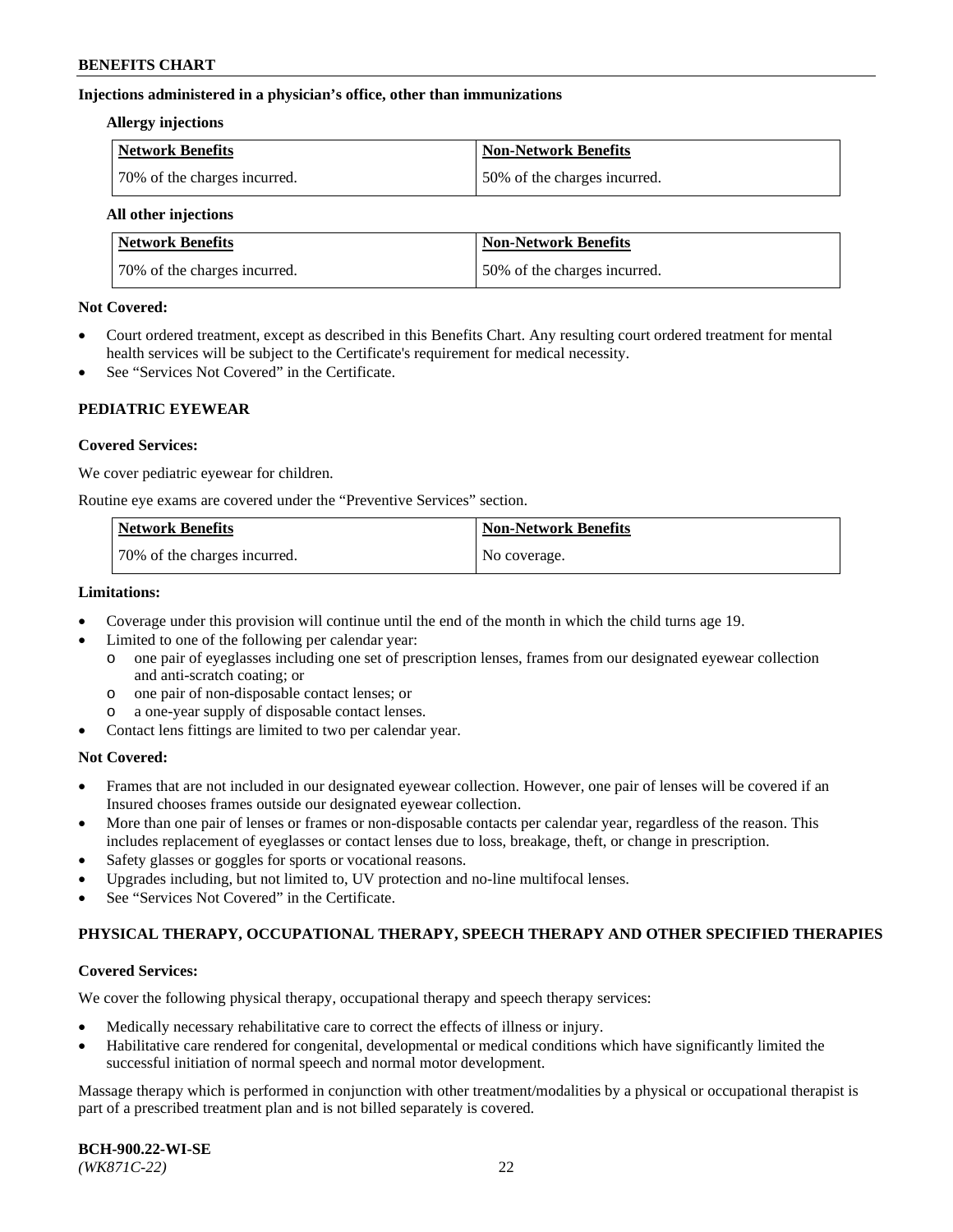We cover services provided in a clinic. To see the benefit level for inpatient hospital or skilled nursing facility services, see benefits under "Inpatient Hospital and Skilled Nursing Facility Services".

## **Rehabilitative care**

| <b>Network Benefits</b>                                                                       | <b>Non-Network Benefits</b>                                                                   |
|-----------------------------------------------------------------------------------------------|-----------------------------------------------------------------------------------------------|
| 70% of the charges incurred.                                                                  | 50% of the charges incurred.                                                                  |
| Physical, Occupational and Speech Therapy are<br>limited to 20 visits each per calendar year. | Physical, Occupational and Speech Therapy are<br>limited to 20 visits each per calendar year. |

## **In addition to the services provided above, we cover a minimum of:**

- 20 visits per calendar year for pulmonary rehabilitation.
- 36 visits per calendar year for cardiac rehabilitation.
- 30 visits per calendar year for post-cochlear implant aural therapy.
- 20 visits per calendar year for cognitive rehabilitation.

The maximum number of visits is combined for Network Benefits and Non-Network Benefits.

## **Habilitative services**

| <b>Network Benefits</b>                                                                       | <b>Non-Network Benefits</b>                                                                   |
|-----------------------------------------------------------------------------------------------|-----------------------------------------------------------------------------------------------|
| 70% of the charges incurred.                                                                  | 50% of the charges incurred.                                                                  |
| Physical, Occupational and Speech Therapy are<br>limited to 20 visits each per calendar year. | Physical, Occupational and Speech Therapy are<br>limited to 20 visits each per calendar year. |

The maximum number of visits is combined for Network Benefits and Non-Network Benefits.

## **Not Covered:**

- Massage therapy for the purpose of comfort or convenience of the Insured.
- See "Services Not Covered" in the Certificate.

# **PRE-DIABETES DISEASE MANAGEMENT PROGRAM**

## **Covered Services:**

If you meet criteria for coverage, you may qualify for the Pre-Diabetes Disease Management Program through Omada Health. The program covers group health coaching which focuses on weight loss, exercise, behavior modification and health education at select locations determined by the plan.

| <b>Network Benefits</b>                                     | <b>Non-Network Benefits</b> |
|-------------------------------------------------------------|-----------------------------|
| 100% of the charges incurred.<br>Deductible does not apply. | Not applicable.             |

## **Not Covered:**

See "Services Not Covered" in the Certificate.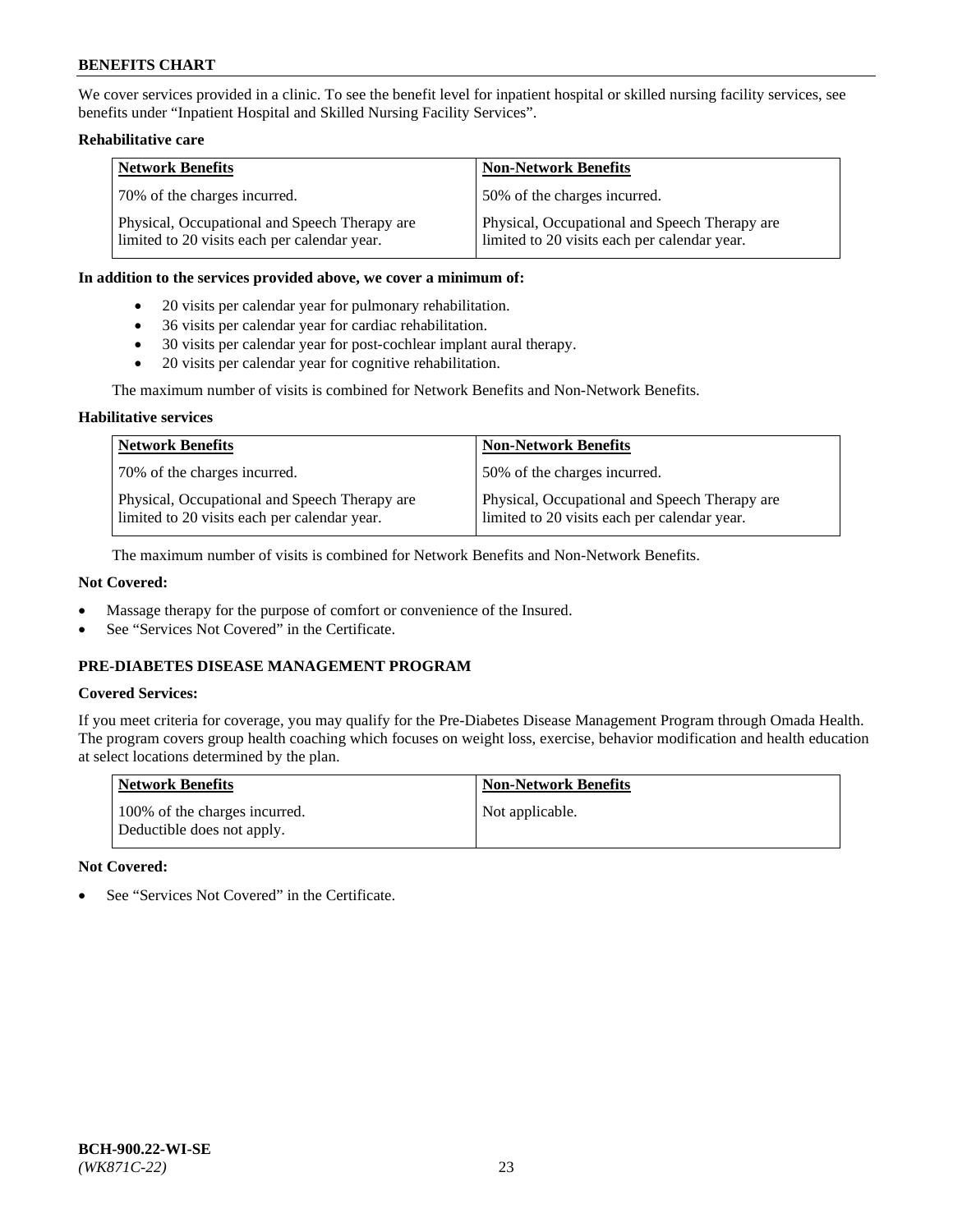# **PRESCRIPTION DRUG SERVICES**

## **Covered Services:**

We cover prescription drugs and medications that can be self-administered or are administered in a physician's office.

We will refill a prescription for eye drops covered under this Benefits Chart if the Insured requests a refill and the original prescription specified that additional quantities would be needed, providing the refill request does not exceed the quantities needed, and the following conditions are met:

- If the Insured requests a 30-day refill supply, the request must be made between 22 and 30 days of the later of (a) the original date that the prescription was distributed to the Insured or (b) the date that the most recent refill was distributed to the Insured; or
- If the Insured requests a 90-day refill supply, the request must be made between 67 and 90 days of the later of (a) the original date that the prescription was distributed to the Insured or (b) the date that the most recent refill was distributed to the Insured.

## **For Network Benefits, drugs and medications must be obtained at a Network pharmacy.**

## **If a copayment is required, you must pay one copayment for each 31-day supply, or portion thereof.**

## **Outpatient drugs (except as specified below)Drugs on the Preventive Drug List**

| <b>Network Benefits</b>                                                                                                                   | <b>Non-Network Benefits</b>  |
|-------------------------------------------------------------------------------------------------------------------------------------------|------------------------------|
| Generic formulary drugs on the Preventive Drug List<br>are covered at 100% of the charges incurred.                                       | 50% of the charges incurred. |
| Brand name formulary drugs on the Preventive Drug<br>List are covered at 100% of the charges incurred,<br>subject to a copayment of \$60. |                              |
| In no event will your cost for a formulary insulin drug<br>exceed \$25.                                                                   |                              |
| Deductible does not apply.                                                                                                                |                              |

## **All other drugs**

| <b>Network Benefits</b>                                                                      | <b>Non-Network Benefits</b>  |
|----------------------------------------------------------------------------------------------|------------------------------|
| All other formulary drugs are covered at 70% of the<br>charges incurred. Deductible applies. | 50% of the charges incurred. |
| Non-formulary drugs are covered at 60% of the charges<br>incurred. Deductible applies.       |                              |

**Oral chemotherapy drugs** are included on the specialty drug list. However, you pay the applicable outpatient drug benefit. As required by Wisconsin law, you will not pay higher cost sharing (deductible, copayment or coinsurance) for orally administered chemotherapy drugs than you pay for injected or intravenously administered chemotherapy drugs.

### **Mail order drugs**

| <b>Network Benefits</b>                                                                                                                                                         | <b>Non-Network Benefits</b>                                                                                                |
|---------------------------------------------------------------------------------------------------------------------------------------------------------------------------------|----------------------------------------------------------------------------------------------------------------------------|
| For your convenience, you may also get up to a<br>93-day supply of outpatient prescription drugs that<br>can be self-administered through the designated mail<br>order service. | Mail order drugs are only available through the<br>designated mail order service.<br>See Network Mail Order Drugs Benefit. |
| Specialty drugs are not available through the mail<br>order service.                                                                                                            |                                                                                                                            |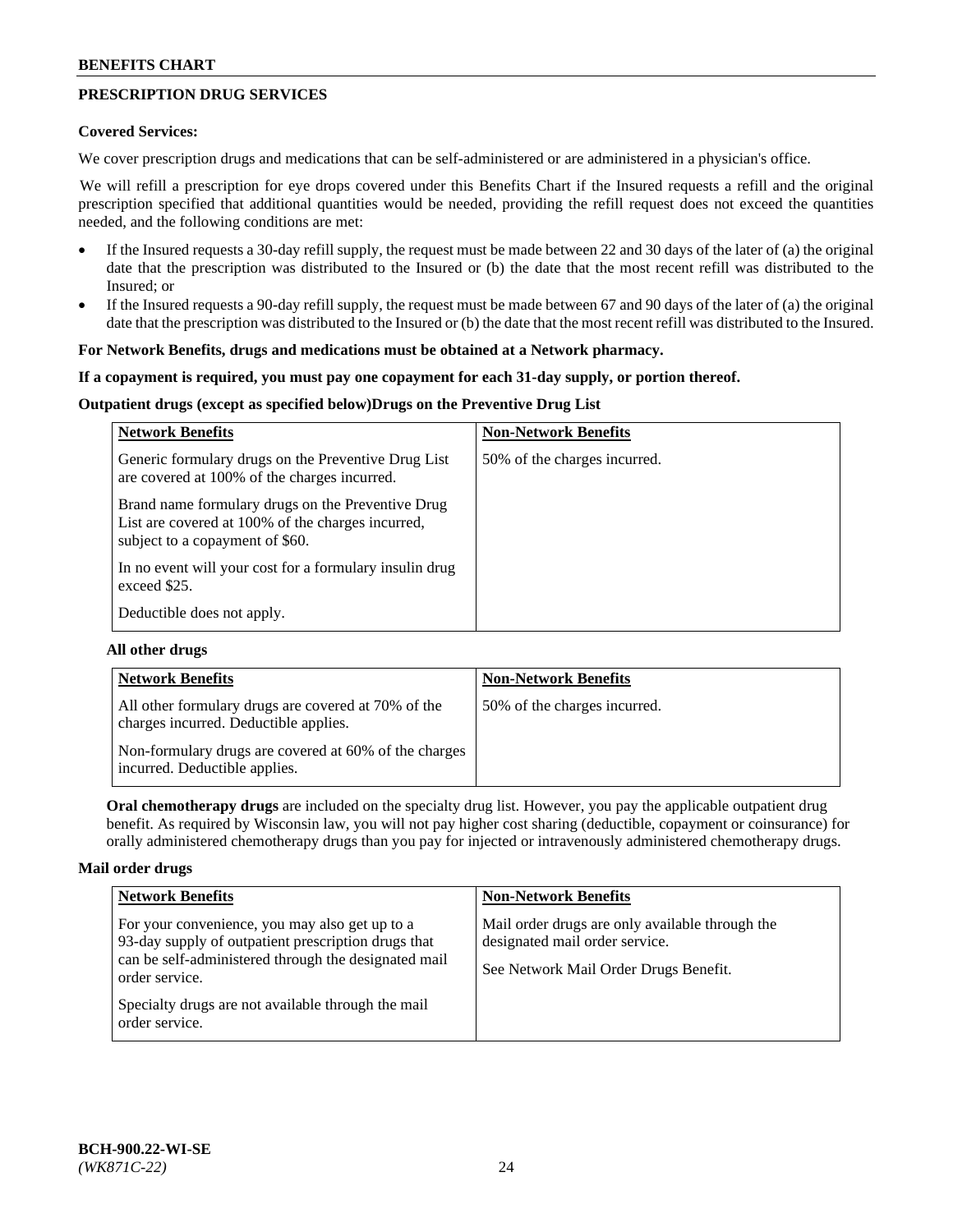## **Specialty drugs that are self-administered**

| <b>Network Benefits</b>                                                                                              | <b>Non-Network Benefits</b> |
|----------------------------------------------------------------------------------------------------------------------|-----------------------------|
| 70% of the charges incurred.                                                                                         | No coverage.                |
| Specialty drugs are limited to drugs on the<br>specialty drug list and must be obtained from a<br>designated vendor. |                             |

**Oral chemotherapy drugs** are included on the specialty drug list. However, you pay the applicable outpatient drug benefit. As required by Wisconsin law, you will not pay higher cost sharing (deductible, copayment or coinsurance) for orally administered chemotherapy drugs than you pay for injected or intravenously administered chemotherapy drugs.

## **Tobacco cessation drugs. All FDA approved tobacco cessation drugs are covered.**

| Network Benefits                                            | <b>Non-Network Benefits</b>   |
|-------------------------------------------------------------|-------------------------------|
| 100% of the charges incurred.<br>Deductible does not apply. | 150% of the charges incurred. |

## **Contraceptive drugs**

| <b>Network Benefits</b>                                                                                                                                         | <b>Non-Network Benefits</b>  |
|-----------------------------------------------------------------------------------------------------------------------------------------------------------------|------------------------------|
| 100% of the charges incurred for formulary drugs.<br>Deductible does not apply.                                                                                 | 50% of the charges incurred. |
| If a physician requests that a non-formulary<br>contraceptive drug be dispensed as written, the drug<br>will be covered at 100%, not subject to the deductible. |                              |

**ACA preventive medications.** We cover preventive medications currently recommended by USPSTF with an A or B rating if they are prescribed by your medical provider and they are listed on our Commercial ACA Preventive Drug List. Preventive medications are subject to periodic review and modification. Changes would be effective in accordance with the federal rules and reflected in our current medical coverage criteria for preventive care services.

| <b>Network Benefits</b>                                     | <b>Non-Network Benefits</b>  |
|-------------------------------------------------------------|------------------------------|
| 100% of the charges incurred.<br>Deductible does not apply. | 50% of the charges incurred. |

## **Limitations:**

- Certain drugs may require prior authorization as indicated on the formulary. HealthPartners may require prior authorization for the drug and also the site where the drug will be provided. Certain drugs are subject to our utilization review process and quantity limits.
- Certain non-formulary drugs require prior authorization. In addition, certain drugs may be subject to any quantity limits applied as part of our trial program. The trial drug program applies to new prescriptions for certain drugs which have high toxicity, low tolerance, high costs and/or high potential for waste. Trial drugs are indicated on the formulary and/or the specialty drug list. Your first fill of a trial drug may be limited to less than a month supply. If the drug is well tolerated and effective, you will receive the remainder of your first month supply.
- If an Insured requests a brand name drug when there is a generic equivalent, the brand name drug will be covered up to the charge that would apply to the generic drug, minus any required copayment. If a physician request that a brand name drug be dispensed as written, the drug will be paid at the non-formulary benefit.
- We may require insureds to try over-the-counter (OTC) drug alternatives before approving more costly formulary prescription drugs.
- Unless otherwise specified in the "Prescription Drug Services" section, you may receive up to a 31-day supply per prescription.
- A 93-day supply will be covered and dispensed only at pharmacies that participate in our extended day supply program.
- New prescriptions to treat certain chronic conditions are limited to a 31-day supply.
- No more than a 31-day supply of specialty drugs will be covered and dispensed at a time, unless it is a manufacturer supplied drug that cannot be split that supplies the insured with more than a 31-day supply.

**BCH-900.22-WI-SE**  *(WK871C-22)* 25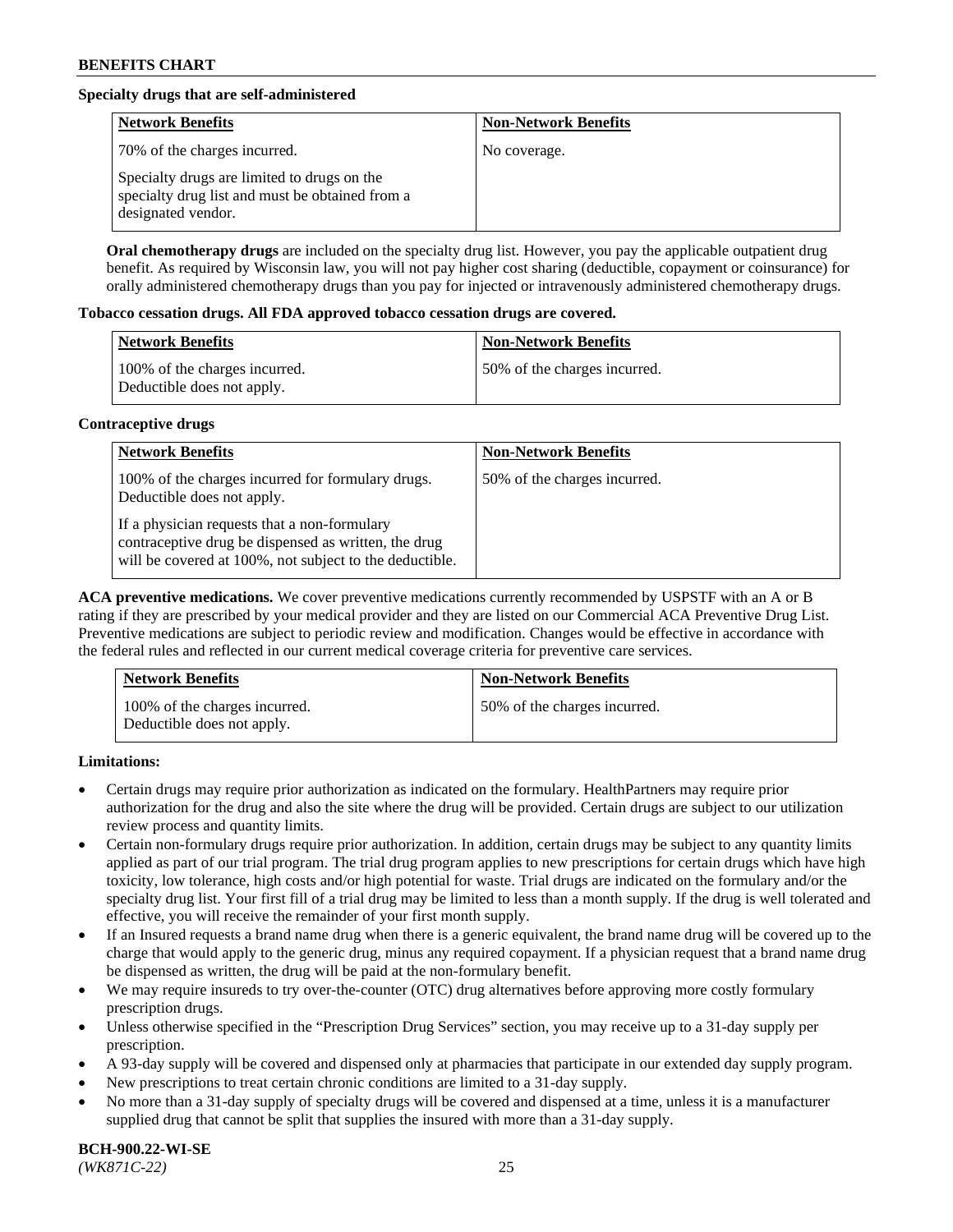**Not Covered:**Replacement of prescription drugs, medications, equipment and supplies due to loss, damage or theft.

- Nonprescription (over-the-counter) drugs or medications, including, but not limited to, vitamins, supplements, homeopathic remedies, and non-FDA approved drugs, unless listed on the formulary and prescribed by a physician or legally authorized health care provider under applicable state and federal law. This exclusion does not include over-thecounter contraceptives for women as allowed under the Affordable Care Act when the Insured obtains a prescription for the item. In addition, if the Insured obtains a prescription, this exclusion does not include aspirin to prevent cardiovascular disease for men and women of certain ages; folic acid supplements for women who may become pregnant; fluoride chemoprevention supplements for children without fluoride in their water source; and iron supplements for children ages 6-12 months who are at risk for anemia.
- All drugs for the treatment of sexual dysfunction.
- All drugs for the treatment of growth deficiency.
- Fertility drugs.
- Medical cannabis.
- Drugs on the Excluded Drug List. The Excluded Drug List includes select drugs within a therapy class that are not eligible for coverage. This includes drugs that may be excluded for certain indications. The Excluded Drug List is available at [healthpartners.com.](http://www.healthpartners.com/)
- Drugs that are newly approved by the FDA until they are reviewed and approved by HealthPartners Pharmacy and Therapeutics Committee.
- Medical devices approved by the FDA will not be covered under the "Prescription Drug Services" section unless they are on our formulary. Covered medical devices are generally submitted and reimbursed under your medical benefits.
- See "Services Not Covered" in the Certificate.

# **PREVENTIVE SERVICES**

## **Applicable Definitions:**

**Routine Preventive Services** are routine health care services that include screenings, check-ups and counseling to prevent illness, disease or other health problems before symptoms occur.

**Diagnostic Services** are services to help a provider understand your symptoms, diagnose illness and decide what treatment may be needed. They may be the same services that are listed as preventive services, but they are being used as diagnostic services. Your provider will determine if these services are preventive or diagnostic. These services are not preventive if received as part of a visit to diagnose, manage or maintain an acute or chronic medical condition, illness or injury. When that occurs, unless otherwise indicated below, standard deductibles, copayments or coinsurance apply.

## **Covered Services:**

We cover preventive services that meet any of the requirements under the Affordable Care Act (ACA) shown in the bulleted items below. These preventive services are covered at 100% under the Network Benefits with no deductible, copayments or coinsurance. (If a preventive service is not required by the ACA and it is covered at a lower benefit level, it will be specified below.) Preventive benefits mandated under the ACA are subject to periodic review and modification. Changes would be effective in accordance with the federal rules. Preventive services mandated by the ACA include:

- Evidence-based items or services that have in effect a rating of A or B in the current recommendations of the United States Preventive Services Task Force with respect to the individual;
- Immunizations for routine use in children, adolescents, and adults that have in effect a recommendation from the Advisory Committee on Immunization Practices of the Centers for Disease Control and Prevention with respect to the individual;
- With respect to infants, children, and adolescents, evidence-informed preventive care and screenings provided for in comprehensive guidelines supported by the Health Resources and Services Administration; and
- With respect to women, preventive care and screenings provided for in comprehensive guidelines supported by the Health Resources and Services Administration.

Covered services are based on established medical policies, which are subject to periodic review and modification by the medical or dental directors. These medical policies (medical coverage criteria) are available by calling Member Services, or logging on to your "*my*HealthPartners" account at [healthpartners.com.](https://www.healthpartners.com/hp/index.html)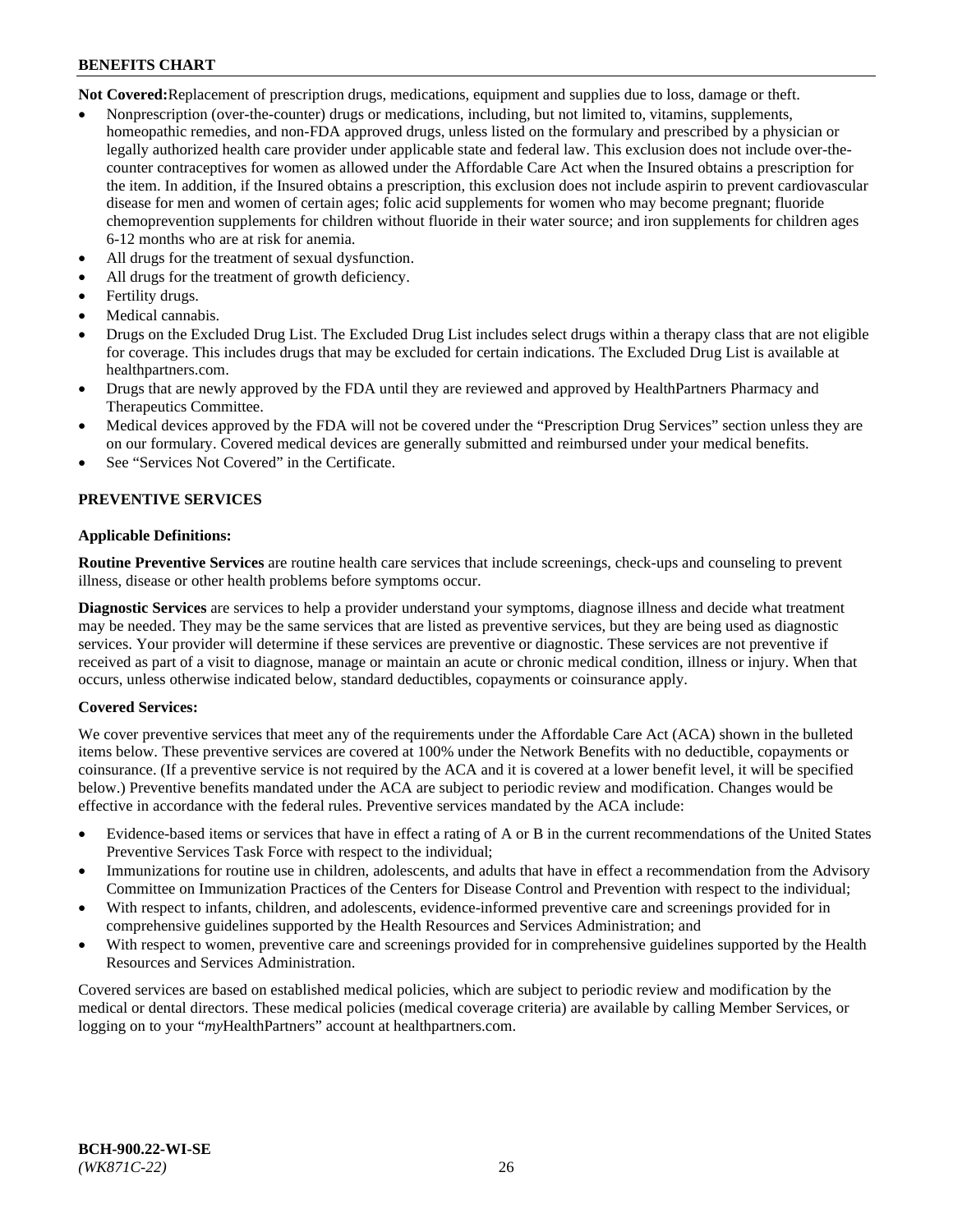## **ACA and state mandated preventive services are covered as follows:**

**Routine health exams and periodic health assessments.** A physician or health care provider will counsel you as to how often health assessments are needed based on age, sex and health status. This includes screening and counseling for tobacco cessation and all FDA approved tobacco cessation medications including over-the-counter drugs (as shown in the Prescription Drug Services section).

| <b>Network Benefits</b>                                     | <b>Non-Network Benefits</b>  |
|-------------------------------------------------------------|------------------------------|
| 100% of the charges incurred.<br>Deductible does not apply. | 50% of the charges incurred. |

**Child health supervision services.** This includes pediatric preventive services such as newborn screenings, appropriate immunizations, developmental assessments and laboratory services appropriate to the age of the child from birth to 72 months and appropriate immunizations to age 18.

| <b>Network Benefits</b>                                     | <b>Non-Network Benefits</b>  |
|-------------------------------------------------------------|------------------------------|
| 100% of the charges incurred.<br>Deductible does not apply. | 50% of the charges incurred. |

## **Routine prenatal care and exams**

| <b>Network Benefits</b>                                     | <b>Non-Network Benefits</b>  |
|-------------------------------------------------------------|------------------------------|
| 100% of the charges incurred.<br>Deductible does not apply. | 50% of the charges incurred. |

**Routine postnatal care.** This includes health exams, assessments, education and counseling relating to the period immediately after childbirth.

| <b>Network Benefits</b>                                     | <b>Non-Network Benefits</b>  |
|-------------------------------------------------------------|------------------------------|
| 100% of the charges incurred.<br>Deductible does not apply. | 50% of the charges incurred. |

**Routine screening procedures for cancer.** This includes colorectal screening and other cancer screenings recommended by the USPSTF with an A or B rating. Women's preventive health services below describe additional routine screening procedures for cancer.

| <b>Network Benefits</b>                                     | <b>Non-Network Benefits</b>   |
|-------------------------------------------------------------|-------------------------------|
| 100% of the charges incurred.<br>Deductible does not apply. | 150% of the charges incurred. |

**Professional voluntary family planning services.** This includes services to prevent or delay a pregnancy, including counseling and education. Services must be provided by a licensed provider.

| <b>Network Benefits</b>                                     | <b>Non-Network Benefits</b>  |
|-------------------------------------------------------------|------------------------------|
| 100% of the charges incurred.<br>Deductible does not apply. | 50% of the charges incurred. |

## **Adult immunizations**

| Network Benefits                                            | <b>Non-Network Benefits</b>  |
|-------------------------------------------------------------|------------------------------|
| 100% of the charges incurred.<br>Deductible does not apply. | 50% of the charges incurred. |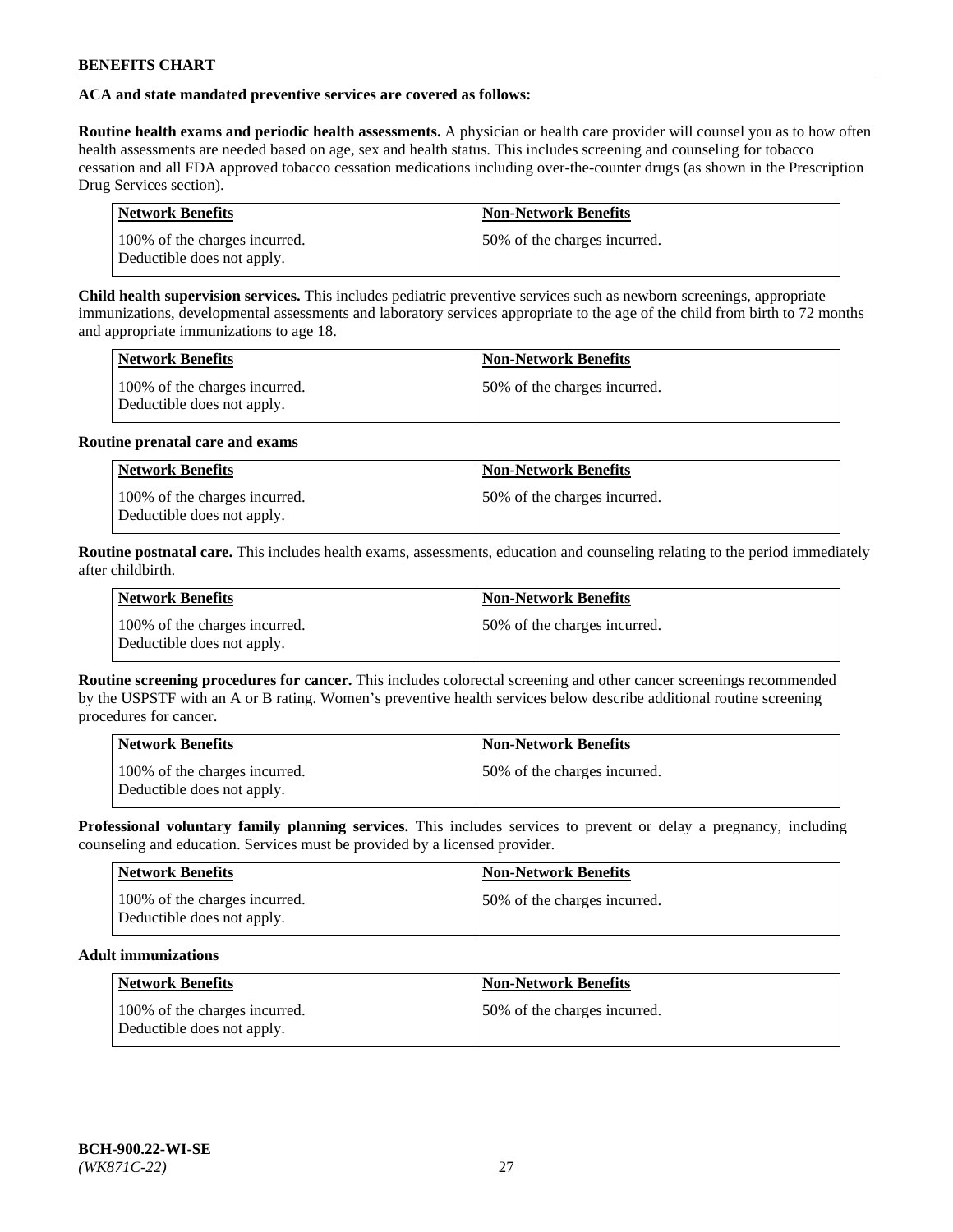**Women's preventive health services.** This includes mammograms, screenings for cervical cancer (pap smears), breast pumps, human papillomavirus (HPV) testing, counseling for sexually transmitted infections, counseling and screening for human immunodeficiency virus (HIV), and all FDA approved contraceptive methods as prescribed by a doctor, sterilization procedures, education and counseling (see the Prescription Drug Services section for coverage of oral contraceptive drugs). We also provide genetic screening for BRCA if someone in your family has the gene or you have a diagnosis of cancer.

The U.S. Preventive Services Task Force (USPSTF) recommends screening mammography, with or without clinical breast examination (CBE), every 1-2 years for women aged 40 and older. For women age 50 and older, we cover an annual mammogram.

| <b>Network Benefits</b>                                     | <b>Non-Network Benefits</b>  |
|-------------------------------------------------------------|------------------------------|
| 100% of the charges incurred.<br>Deductible does not apply. | 50% of the charges incurred. |

**Obesity screening and management.** We cover obesity screening and counseling for all ages during a routine preventive care exam. If you are age 18 or older and have a body mass index of 30 or more, we also cover intensive obesity management to help you lose weight. Your primary care doctor can coordinate these services.

| Network Benefits                                            | <b>Non-Network Benefits</b>  |
|-------------------------------------------------------------|------------------------------|
| 100% of the charges incurred.<br>Deductible does not apply. | 50% of the charges incurred. |

**In addition to any ACA or state mandated preventive services referenced above, we cover the following eligible services:**

## **Routine eye and hearing exams**

| <b>Network Benefits</b>                                     | <b>Non-Network Benefits</b>  |
|-------------------------------------------------------------|------------------------------|
| 100% of the charges incurred.<br>Deductible does not apply. | 50% of the charges incurred. |

**Ovarian cancer surveillance test for women who are at risk.** "At risk for ovarian cancer" means (1) having a family history that includes any of the following: one or more first-degree or second-degree relatives with ovarian cancer, clusters of female relatives with breast cancer or nonpolyposis colorectal cancer; or (2) testing positive for BRCA1 or BRCA2 mutations. "Surveillance test for ovarian cancer" means annual screening using CA-125 serum tumor marker testing, transvaginal ultrasound, pelvic examination or other proven ovarian screening tests currently being evaluated by the federal Food and Drug Administration or by the National Cancer Institute.

| Coverage level is same as corresponding Network<br>Coverage level is same as corresponding Non-Network<br>Benefits, depending on type of service provided, such<br>Benefits, depending on type of service provided, such                               |  |
|--------------------------------------------------------------------------------------------------------------------------------------------------------------------------------------------------------------------------------------------------------|--|
| as Diagnostic Imaging Services, Laboratory Services<br>as Diagnostic Imaging Services, Laboratory Services<br>or Office Visits for Illness or Injury, or Preventive<br>or Office Visits for Illness or Injury, or Preventive<br>Services.<br>Services. |  |

**Peak flow meters for Insureds diagnosed with asthma.** Must be prescribed by a licensed provider.

| <b>Network Benefits</b>                                     | <b>Non-Network Benefits</b>  |
|-------------------------------------------------------------|------------------------------|
| 100% of the charges incurred.<br>Deductible does not apply. | 50% of the charges incurred. |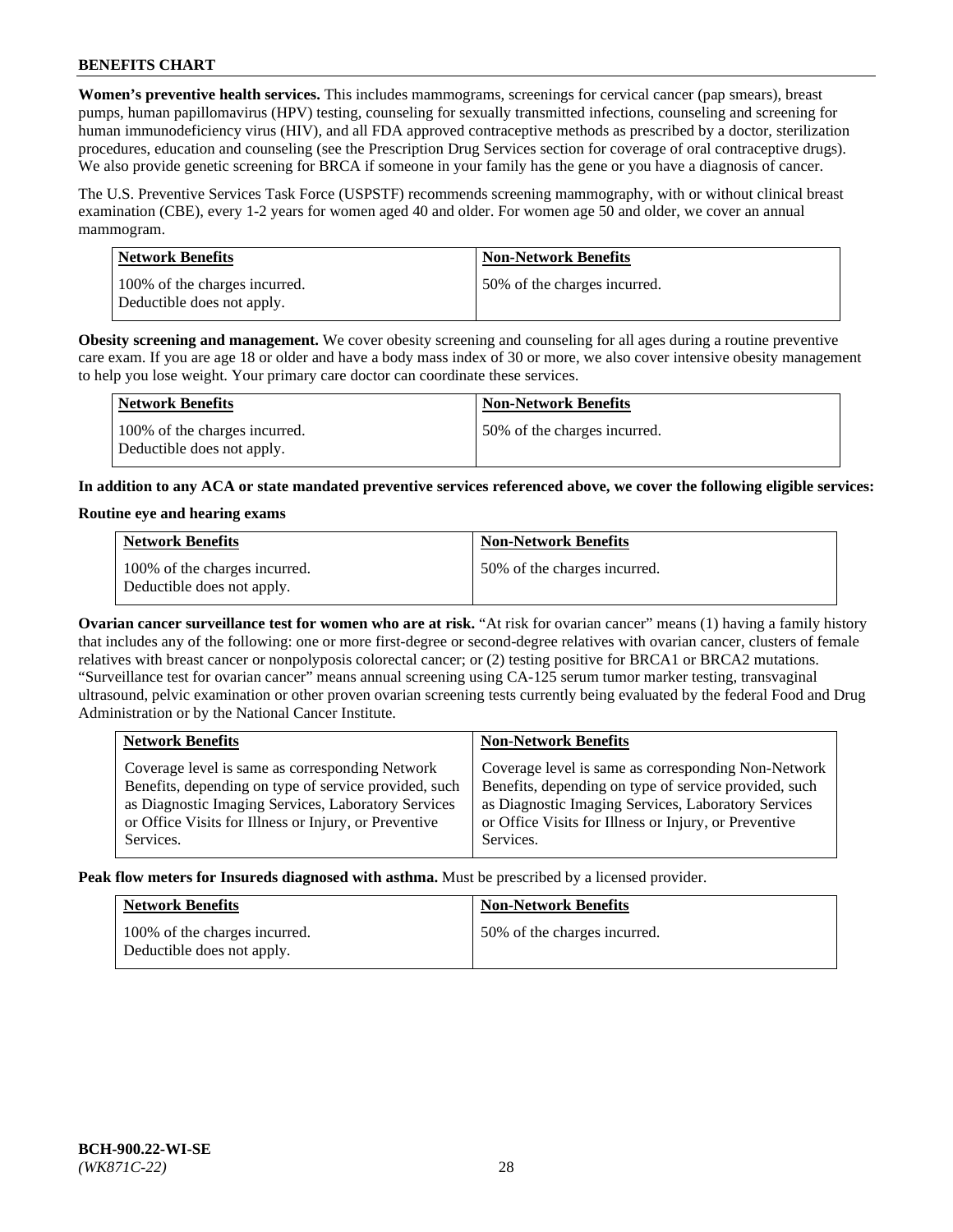**Glucose meters prescribed by a licensed provider** (other than continuous glucose monitoring systems which are covered under the "Diabetic Equipment and Supplies" section in this Benefits Chart)

| <b>Network Benefits</b>                                                                        | <b>Non-Network Benefits</b>  |
|------------------------------------------------------------------------------------------------|------------------------------|
| 100% of the charges incurred.<br>Deductible does not apply.                                    | 50% of the charges incurred. |
| Glucose meters are limited to meters on the formulary<br>and must be obtained from a pharmacy. |                              |

## **Retinopathy screening for Insureds diagnosed with diabetes**

| <b>Network Benefits</b>                                     | <b>Non-Network Benefits</b>  |
|-------------------------------------------------------------|------------------------------|
| 100% of the charges incurred.<br>Deductible does not apply. | 50% of the charges incurred. |

## **Hemoglobin A1C testing for Insureds diagnosed with diabetes**

| <b>Network Benefits</b>                                     | <b>Non-Network Benefits</b>  |
|-------------------------------------------------------------|------------------------------|
| 100% of the charges incurred.<br>Deductible does not apply. | 50% of the charges incurred. |

## **International normalized ratio (INR) testing for Insureds diagnosed with liver disease and/or bleeding disorders**

| <b>Network Benefits</b>                                     | <b>Non-Network Benefits</b>  |
|-------------------------------------------------------------|------------------------------|
| 100% of the charges incurred.<br>Deductible does not apply. | 50% of the charges incurred. |

## **Low-density lipoprotein (LDL) testing for Insureds diagnosed with heart disease**

| <b>Network Benefits</b>                                     | <b>Non-Network Benefits</b>  |
|-------------------------------------------------------------|------------------------------|
| 100% of the charges incurred.<br>Deductible does not apply. | 50% of the charges incurred. |

**Limitations:**Services are not preventive if received as part of a visit to diagnose, manage or maintain an acute or chronic medical condition, illness or injury. When that occurs, unless otherwise indicated above, standard deductibles, copayments or coinsurance apply.

### **Not Covered:**

See "Services Not Covered" in the Certificate.

## **TELEHEALTH/TELEMEDICINE SERVICES**

### **Definitions:**

**Telehealth, Telemedicine, or Virtual Care.** This is a means of communication between a health care professional and a patient. This includes the use of secure electronic information, imaging, and communication technologies, including:

- interactive audio or audio-video
- interactive audio with store-and-forward technology
- chat-based and email-based systems
- physician-to-physician consultation
- patient education
- data transmission
- data interpretation
- digital diagnostics (algorithm-enabled diagnostic support)
- digital therapeutics (the use of personal health devices and sensors, either alone or in combination with conventional drug therapies, for disease prevention and management)

**BCH-900.22-WI-SE**  *(WK871C-22)* 29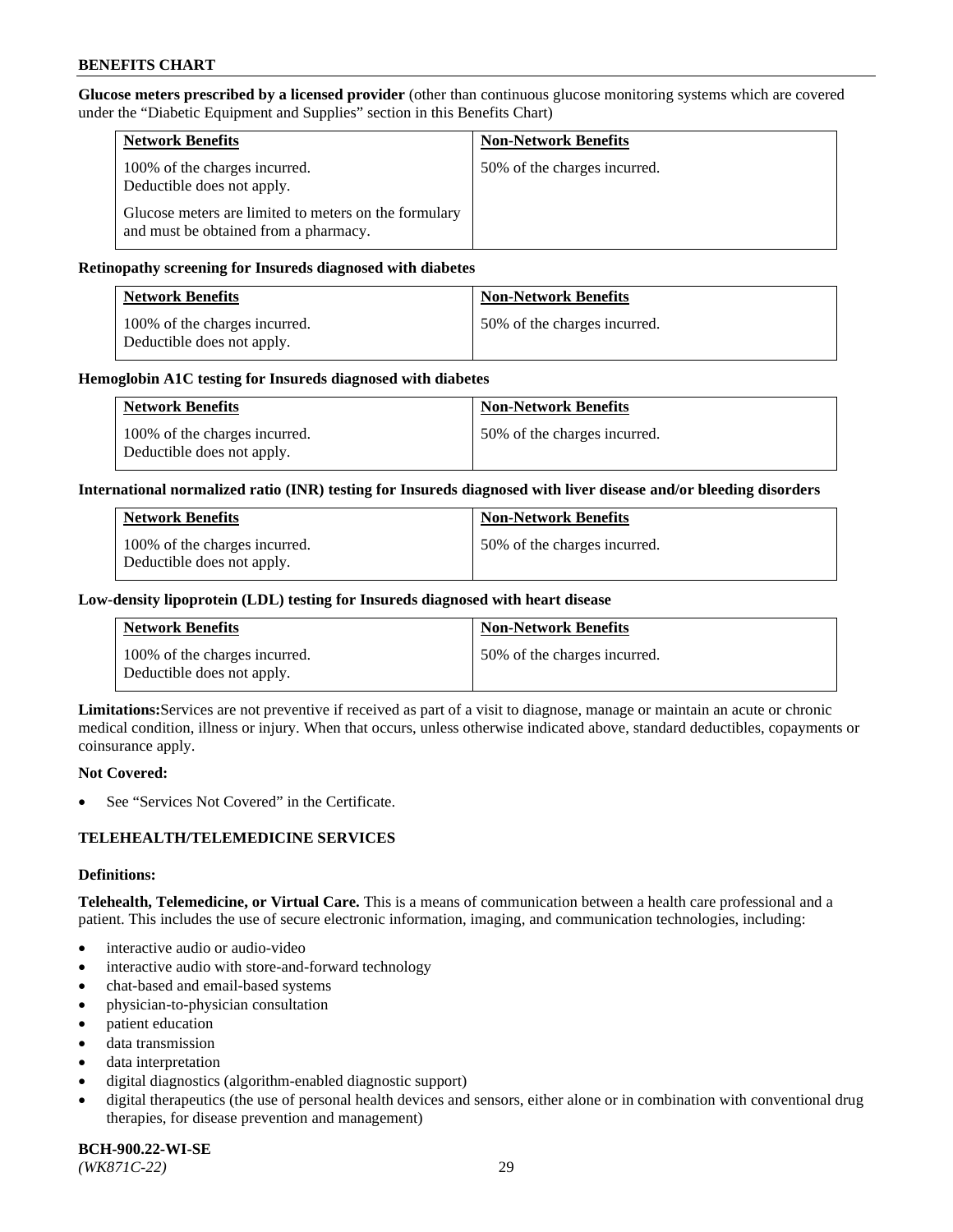Services can be delivered:

Synchronously: the patient and health care professional are engaging with one another at the same time; or Asynchronously: the patient and health care professional engage with each other at different points in time.

**Telephone Visits.** Live, synchronous, interactive encounters over the telephone between a patient and a healthcare provider.

**E-visit or chat-based visits.** Asynchronous online or mobile app encounters to discuss a patient's personal health information, vital signs, and other physiologic data or diagnostic images. The healthcare provider reviews and delivers a consultation, diagnosis, prescription or treatment plan after reviewing the patient's visit information.

**Virtuwell®.** This is an online service for you to receive a diagnosis and treatment for certain conditions, such as a cold, flu, ear pain and sinus infections. You may access the Virtuwell website at [virtuwell.com.](https://www.virtuwell.com/)

**Video Visits.** Live, synchronous, interactive encounters using secure web-based video between a patient and a healthcare provider.

### **Covered Services:**

The Plan covers the following methods of receiving care for services that would be eligible under the Plan if the service were provided in person.

### **Scheduled telephone visits**

| <b>Network Benefits</b>      | <b>Non-Network Benefits</b>  |
|------------------------------|------------------------------|
| 70% of the charges incurred. | 50% of the charges incurred. |

## **E-visits**

## **Access to online care through Virtuwell at [virtuwell.com](https://www.virtuwell.com/)**

| Network Benefits              | <b>Non-Network Benefits</b> |
|-------------------------------|-----------------------------|
| 100% of the charges incurred. | Not applicable.             |

### **All other E-visits**

| <b>Network Benefits</b>      | <b>Non-Network Benefits</b>  |
|------------------------------|------------------------------|
| 70% of the charges incurred. | 50% of the charges incurred. |

### **Video visits**

| <b>Network Benefits</b>                                      | <b>Non-Network Benefits</b>                            |
|--------------------------------------------------------------|--------------------------------------------------------|
| Coverage level is same as corresponding Network              | Coverage level is same as corresponding Non-           |
| Benefits, depending on type of service provided, such as     | Network Benefits, depending on type of service         |
| Office Visits for Illness or Injury, Inpatient or Outpatient | provided, such as Office Visits for Illness or Injury, |
| <b>Hospital Services.</b>                                    | Inpatient or Outpatient Hospital Services.             |

### **Not Covered:**

See "Services Not Covered" in the Certificate.

## **TRANSPLANT SERVICES**

## **Applicable Definitions:**

**Autologous.** This is when the source of cells is from the individual's own marrow or stem cells.

**Allogeneic.** This is when the source of cells is from a related or unrelated donor's marrow or stem cells.

**Allogeneic Bone Marrow Transplant.** This is when the bone marrow is harvested from the related or unrelated donor and stored. The patient undergoes treatment which includes tumor ablation with high-dose chemotherapy and/or radiation. The bone marrow is reinfused (transplanted).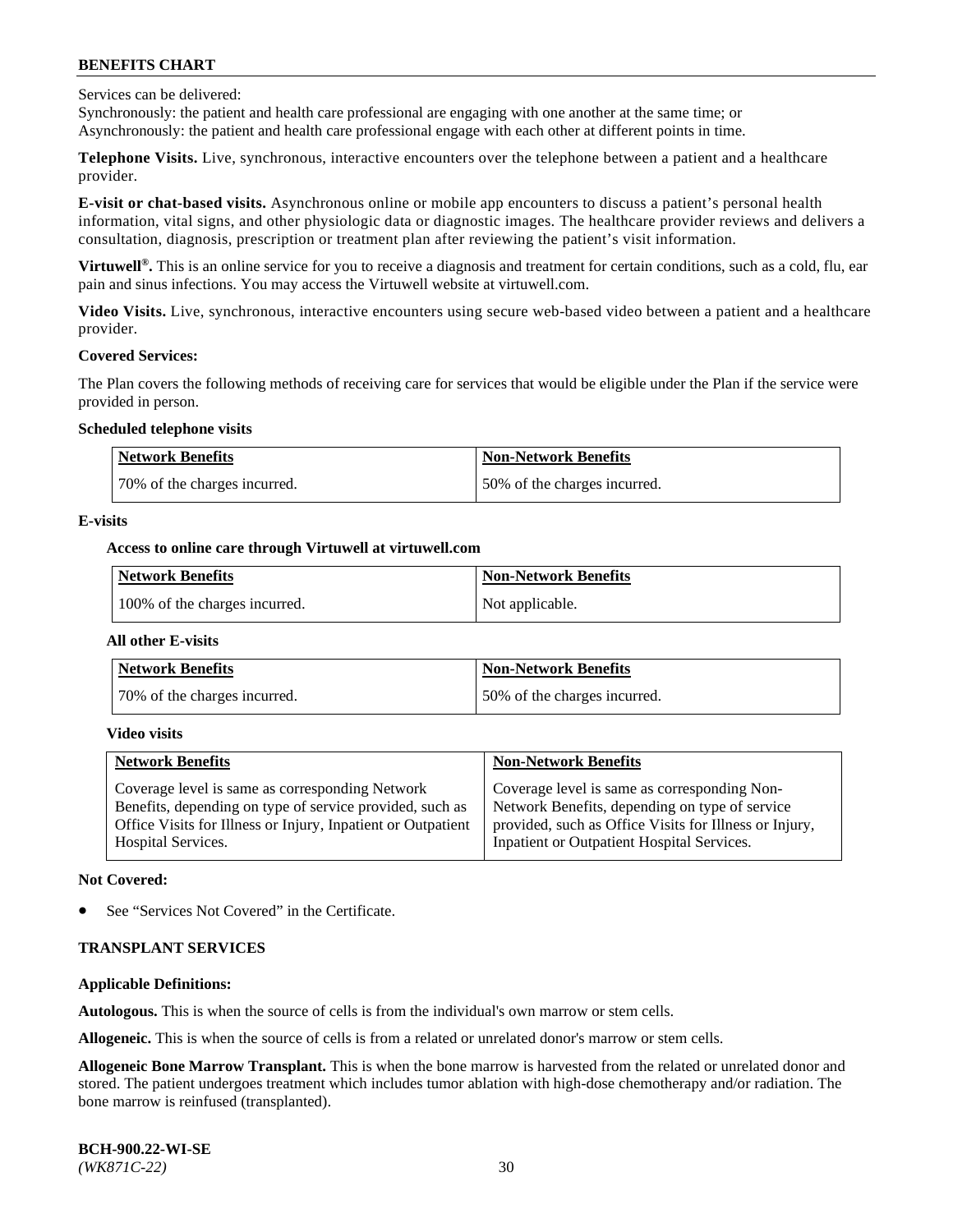**Autologous Bone Marrow Transplant.** This is when the bone marrow is harvested from the individual and stored. The patient undergoes treatment which includes tumor ablation with high-dose chemotherapy and/or radiation. The bone marrow is reinfused (transplanted).

**Autologous/Allogeneic Stem Cell Support.** This is a treatment process that includes stem cell harvest from either bone marrow or peripheral blood, tumor ablation with high-dose chemotherapy and/or radiation, stem cell reinfusion, and related care. Autologous/allogeneic bone marrow transplantation and high dose chemotherapy with peripheral stem cell rescue/support are considered to be autologous/allogeneic stem cell support.

**Designated Transplant Center.** This is any health care provider, group or association of health care providers designated by us to provide services, supplies or drugs for specified transplants for our Insureds.

**Transplant Services.** This is transplantation (including retransplants) of the human organs or tissue listed below, including all related post-surgical treatment, follow-up care and drugs and multiple transplants for a related cause. Transplant services do not include other organ or tissue transplants or surgical implantation of mechanical devices functioning as a human organ, except surgical implantation of an FDA approved Ventricular Assist Device (VAD) or total artificial heart, functioning as a temporary bridge to heart transplantation.

Prior authorization is required prior to consultation to support coordination of care and benefits.

## **Covered Services:**

We cover eligible transplant services (as defined above) while you are covered under the Certificate. Transplants that will be considered for coverage are limited to the following:

- Kidney transplants for end-stage disease.
- Cornea transplants for end-stage disease.
- Heart transplants for end-stage disease.
- Lung transplants or heart/lung transplants for: (1) primary pulmonary hypertension; (2) Eisenmenger's syndrome; (3) endstage pulmonary fibrosis; (4) alpha 1 antitrypsin disease; (5) cystic fibrosis; and (6) emphysema.
- Liver transplants for: (1) biliary atresia in children; (2) primary biliary cirrhosis; (3) post-acute viral infection (including hepatitis A, hepatitis B antigen e negative and hepatitis C) causing acute atrophy or post-necrotic cirrhosis; (4) primary sclerosing cholangitis; (5) alcoholic cirrhosis; and (6) hepatocellular carcinoma.
- Allogeneic bone marrow transplants or peripheral stem cell support associated with high dose chemotherapy for: (1) acute myelogenous leukemia; (2) acute lymphocytic leukemia; (3) chronic myelogenous leukemia; (4) severe combined immunodeficiency disease; (5) Wiskott-Aldrich syndrome; (6) aplastic anemia; (7) sickle cell anemia; (8) non-relapsed or relapsed non-Hodgkin's lymphoma; (9) multiple myeloma; and (10) testicular cancer.
- Autologous bone marrow transplants or peripheral stem cell support associated with high-dose chemotherapy for: (1) acute leukemias; (2) non-Hodgkin's lymphoma; (3) Hodgkin's disease; (4) Burkitt's lymphoma; (5) neuroblastoma; (6) multiple myeloma; (7) chronic myelogenous leukemia; and (8) non-relapsed non-Hodgkin's lymphoma.
- Pancreas transplants for simultaneous pancreas-kidney transplants for diabetes, pancreas after kidney, living related segmental simultaneous pancreas kidney transplantation and pancreas transplant alone.

To receive Network Benefits, charges for transplant services must be incurred at a Designated Transplant Center.

The transplant-related treatment provided, including expenses incurred for directly related donor services, shall be subject to and in accordance with the provisions, limitations, maximums and other terms of the Certificate.

Medical and hospital expenses of the donor are covered only when the recipient is an Insured and the transplant and directly related donor expenses have been prior authorized for coverage. Treatment of medical complications that may occur to the donor are not covered. Donors are not considered Insureds, and are therefore not eligible for the rights afforded to Insureds under the Certificate.

The list of eligible transplant services and coverage determinations are based on established medical policies, which are subject to periodic review and modification by the medical director.

| Network Benefits                                 | <b>Non-Network Benefits</b>                          |
|--------------------------------------------------|------------------------------------------------------|
| See Network Inpatient Hospital Services Benefit. | See Non-Network Inpatient Hospital Services Benefit. |